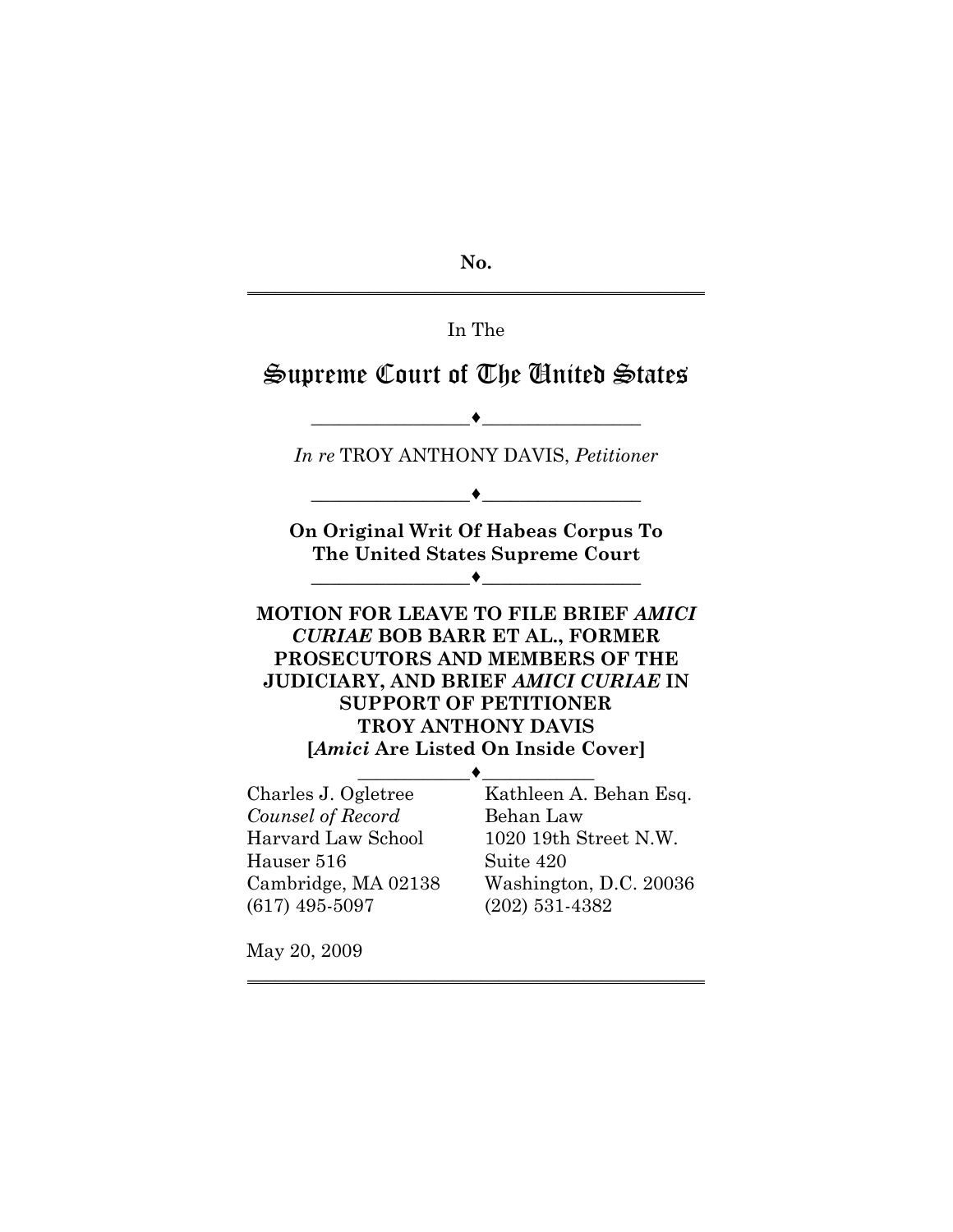# **LIST OF** *AMICI CURIAE* **FORMER PROSECUTORS AND MEMBERS OF THE JUDICIARY**

**BOB BARR WILLIAM G. BASSLER ROBERT C. BUNDY MICHAEL BURRAGE W.J. MICHAEL CODY ROBERT J. DEL TUFO MICHAEL H. DETTMER W. THOMAS DILLARD NORMAN S. FLETCHER RUDOLPH J. GERBER JOHN GIBBONS STEWART F. HANCOCK JR. BRUCE JACOB GERALD KOGAN THOMAS D. LAMBROS LAURIE L. LEVENSON TIMOTHY LEWIS KENNETH J. MIGHELL STEPHEN M. ORLOFSKY H. JAMES PICKERSTEIN RICHARD J. POCKER ROBERT W. RAY H. LEE SAROKIN WILLIAM S. SESSIONS LARRY THOMPSON PAUL R. THOMSON JR. ATLEE W. WAMPLER, III**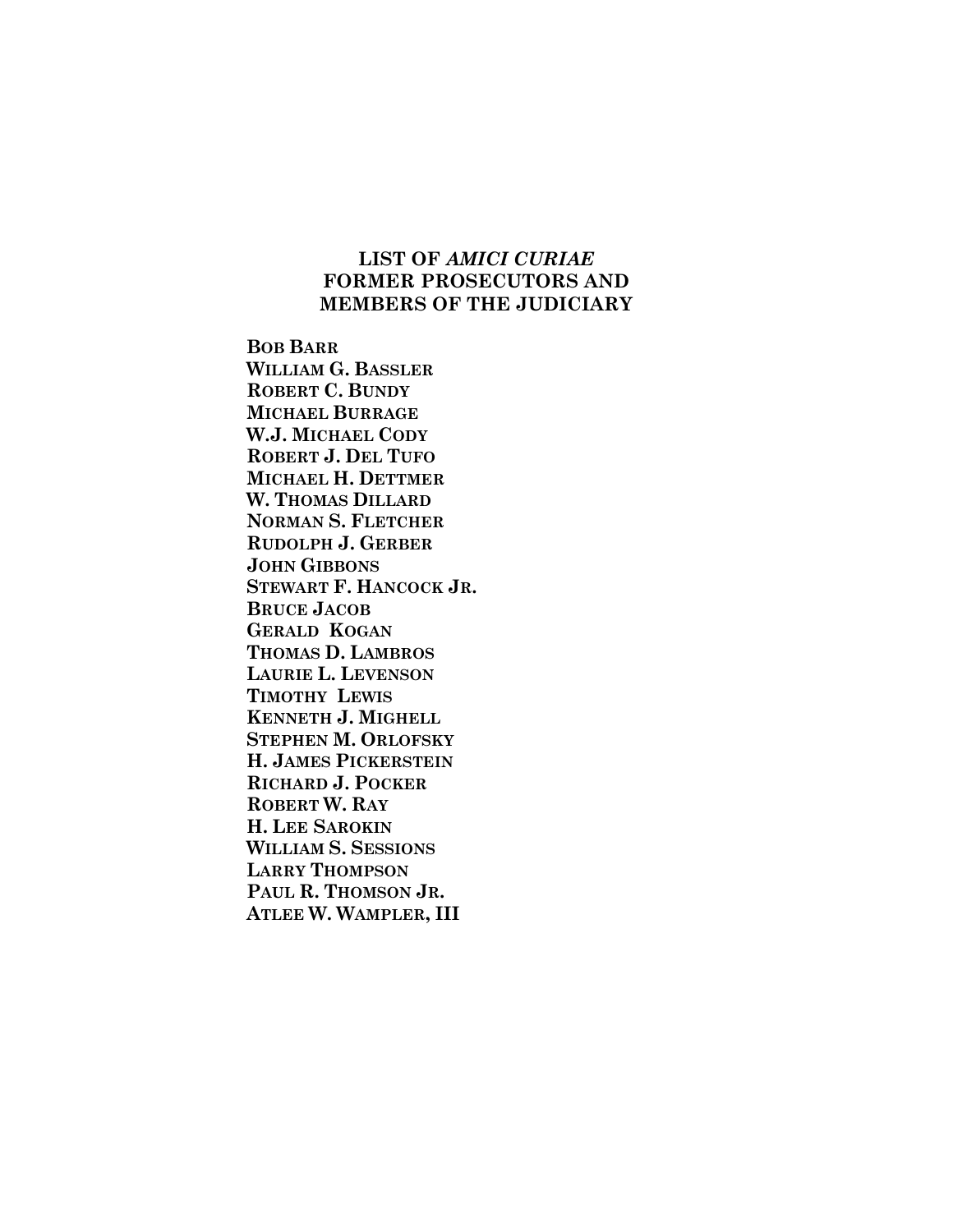# **MOTION FOR LEAVE TO FILE BRIEF**  *OF AMICI CURIAE* **IN SUPPORT OF PETITIONER TROY ANTHONY DAVIS**

Pursuant to Supreme Court Rule 37, *Amici Curiae*, listed above and in the attached appendix, respectfully move for leave to file a brief in support of Petitioner, Troy Anthony Davis. *Amici Curiae* are former members of the judiciary and former prosecutors who have a deep and abiding interest in the administration of justice in criminal cases.

*Amici* have familiarized themselves generally with the circumstances of Mr. Davis' case, and particularly the judicial record that indicates that Mr. Davis has not had a full opportunity for an evidentiary hearing on his allegations of innocence, including his allegations that virtually all of the trial evidence implicating him now has been discredited through recantations and new evidence of his innocence.

*Amici* do not take a position on whether Mr. Davis is actually innocent. Rather, *Amici* write to urge the Court to consider his petition for an original writ of habeas corpus, in light of the quantum of asserted evidence of innocence and the lack of any other adequate remedy before a competent trier of fact. *Amici* share a common belief in the competence of trial courts as adjudicators of fact, and would suggest that the proper course would be for this Court to accept jurisdiction but then remand or transfer this action to the District Court for further proceedings.

 $\overbrace{\hspace{15em}}$  , and the set of the set of the set of the set of the set of the set of the set of the set of the set of the set of the set of the set of the set of the set of the set of the set of the set of the set of the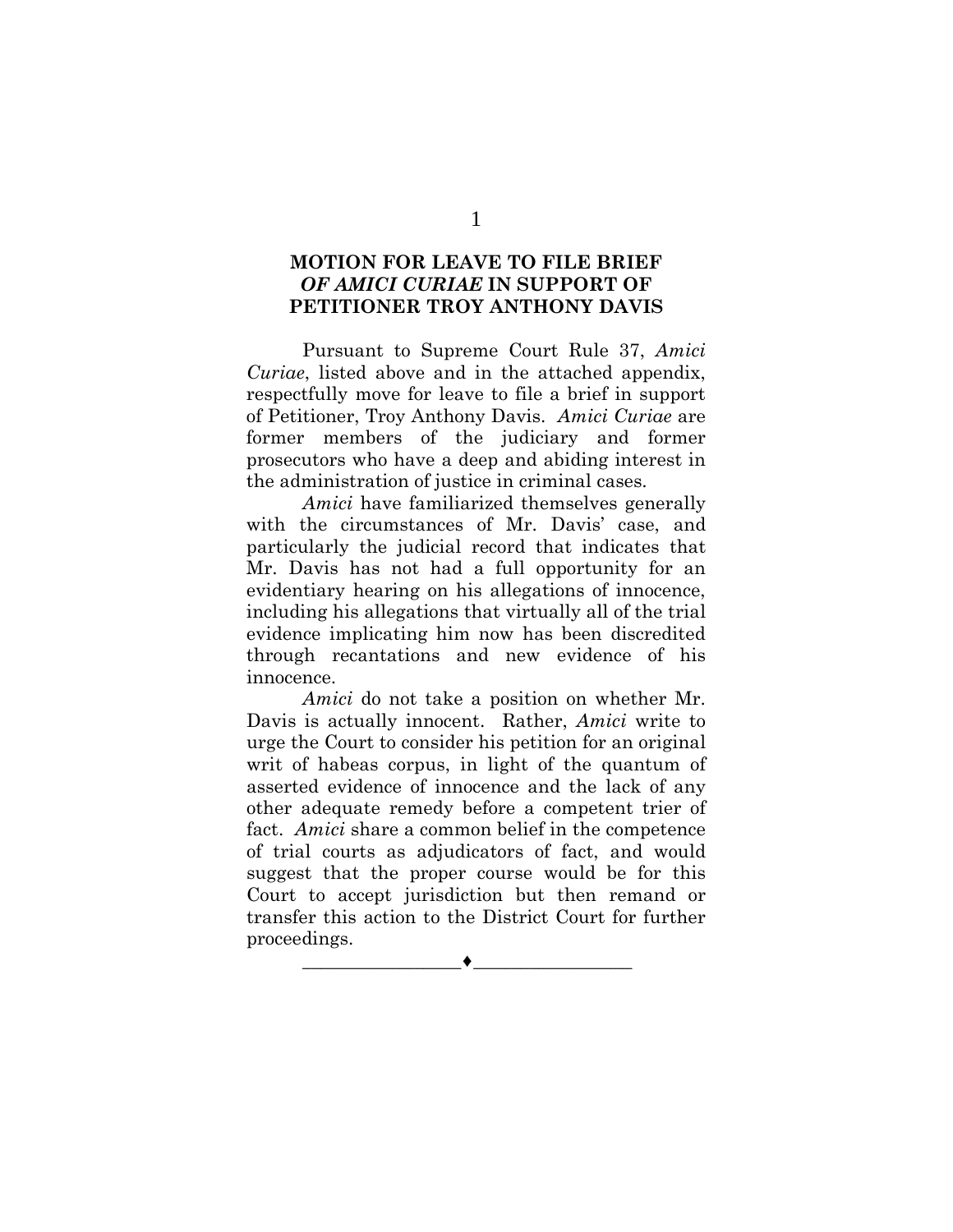# **CONCLUSION**

For the reasons stated herein, above *Amici Curiae* hereby request that their motion for leave to file be granted.

Respectfully submitted,

Charles J. Ogletree *Counsel of Record* Harvard Law School Hauser 516 Cambridge, MA 02138 (617) 495-5097

Kathleen A. Behan BEHAN LAW 1020 19th Street N.W. Suite 420 Washington, D.C. 20036 (202) 531-4282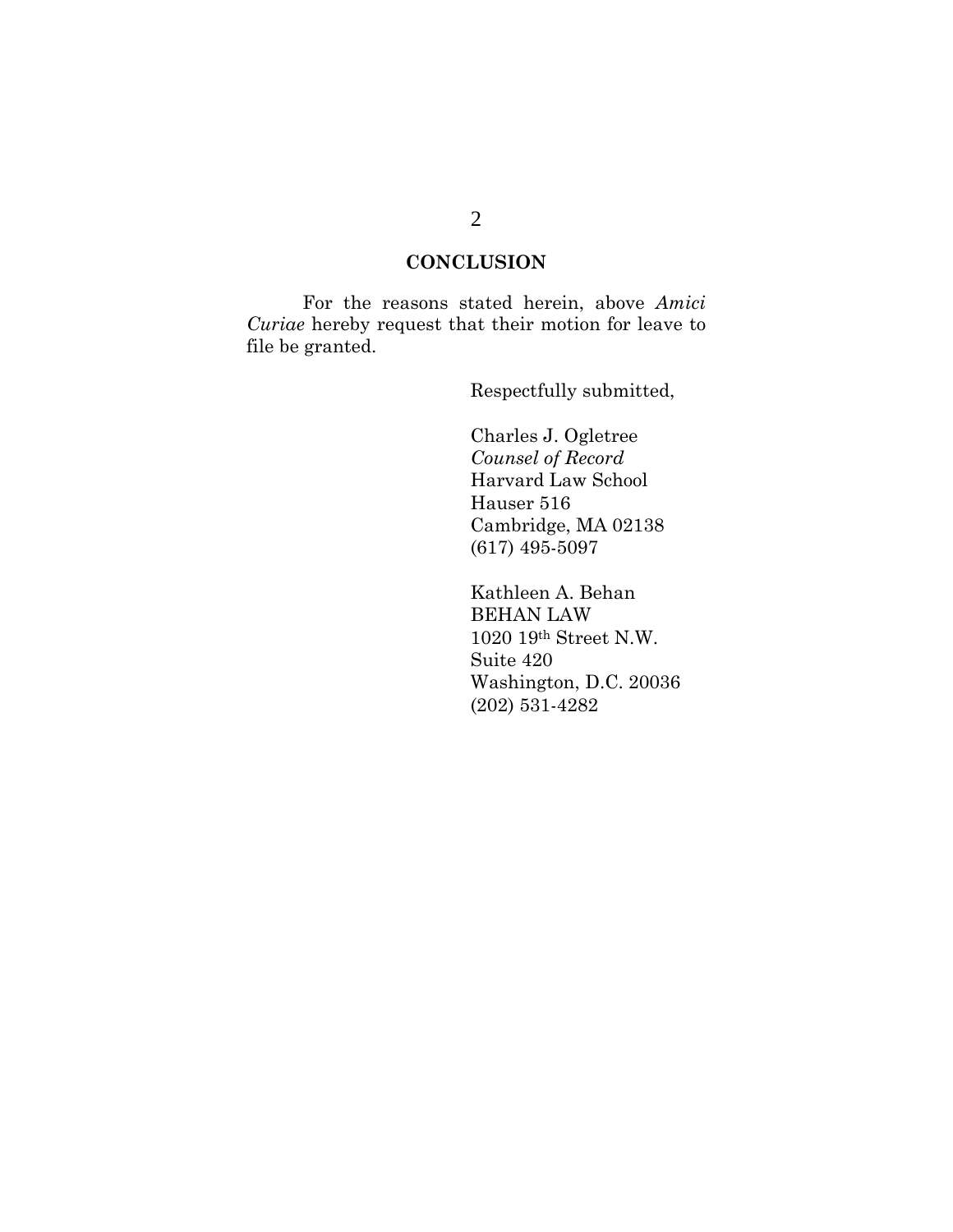| <b>TABLE OF CONTENTS</b> |  |
|--------------------------|--|
|                          |  |
|                          |  |
|                          |  |
|                          |  |
|                          |  |

i

# TABLE OF AUTHORITIES

# CASES

| Arthur v. Allen,                  |  |
|-----------------------------------|--|
| 452 F.3d 1234 (11th. Cir. 2006)14 |  |
| Bousley v. United States,         |  |
| Calderon v. Thompson,             |  |
| Clisby v. Jones,                  |  |
| Davis v. State,                   |  |
| Drake v. State,                   |  |
| Engle v. Issac,                   |  |
| Ex Parte Grossman,                |  |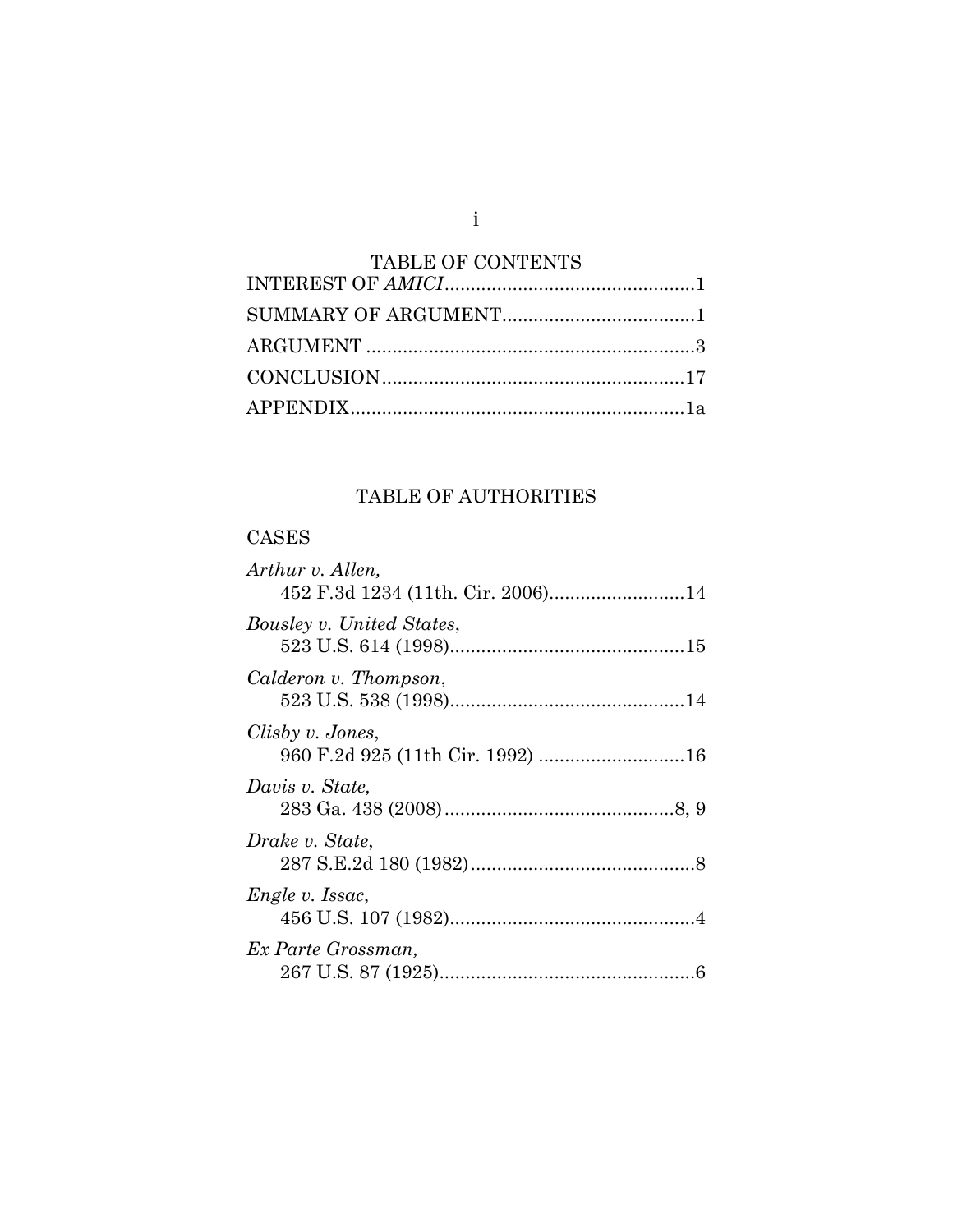| Ex Parte Hudgings,                                                      |
|-------------------------------------------------------------------------|
| Ex Parte Hawk,                                                          |
| Ex Parte Lange,                                                         |
| Ex parte Wilson,                                                        |
| Felker v. Turpin,                                                       |
| Harris v. Nelson,                                                       |
| Herrera v. Collins,                                                     |
| House v. Bell,                                                          |
| House v. Bell,<br>287 Fed.Appx. 439 (6th Cir. 2008)16                   |
| In re Troy Anthony Davis,<br>No. 08-16009, slip op. (11th Cir. Apr. 16, |
| Kuhlmann v. Wilson,                                                     |
| Matter of Heff,                                                         |
| Mize v. Hall,<br>532 F.3d 1184 (11th Cir. 2008)14                       |
| Moore v. Dempsey,                                                       |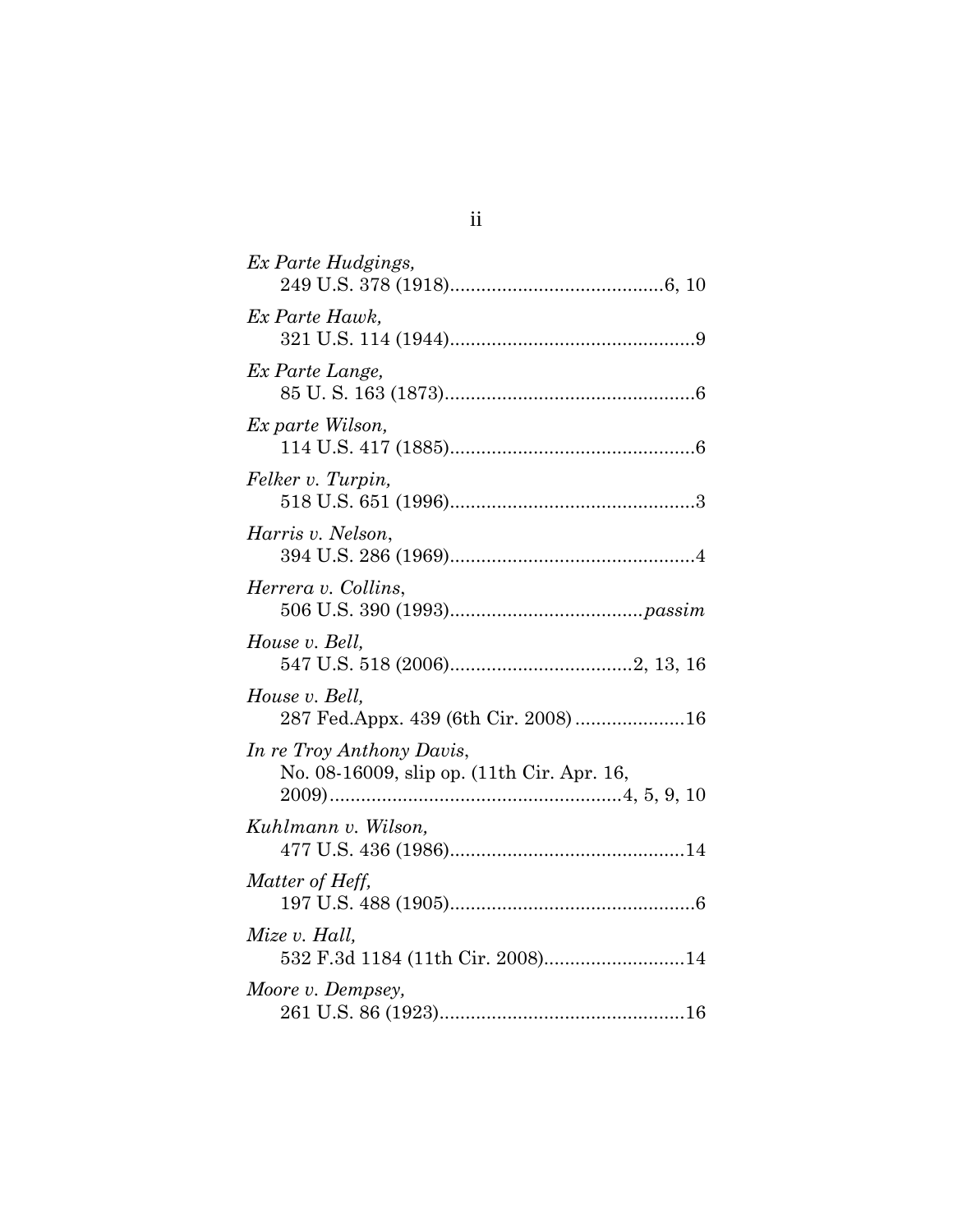| Murray v. Carrier,                                                                     |
|----------------------------------------------------------------------------------------|
| Ohio Adult Parole Auth. v. Woodard,                                                    |
| Presier v. Rodriguez,                                                                  |
| Schlup v. Delo,                                                                        |
| United States v. Barrett,                                                              |
| United States v. Frady,                                                                |
| United States v. Wade,                                                                 |
| Wainwright v. Sykes,                                                                   |
| Wolfe v. Johnson,<br>No. 08-8, slip op. (4th. Cir. May 11, 2009)5, 15                  |
| <b>STATUTES</b>                                                                        |
|                                                                                        |
|                                                                                        |
| Anti-Terrorism and Effective Death Penalty<br>Act, Pub. L. No. 104-132, 110 Stat. 1214 |

# SUPREME COURT RULES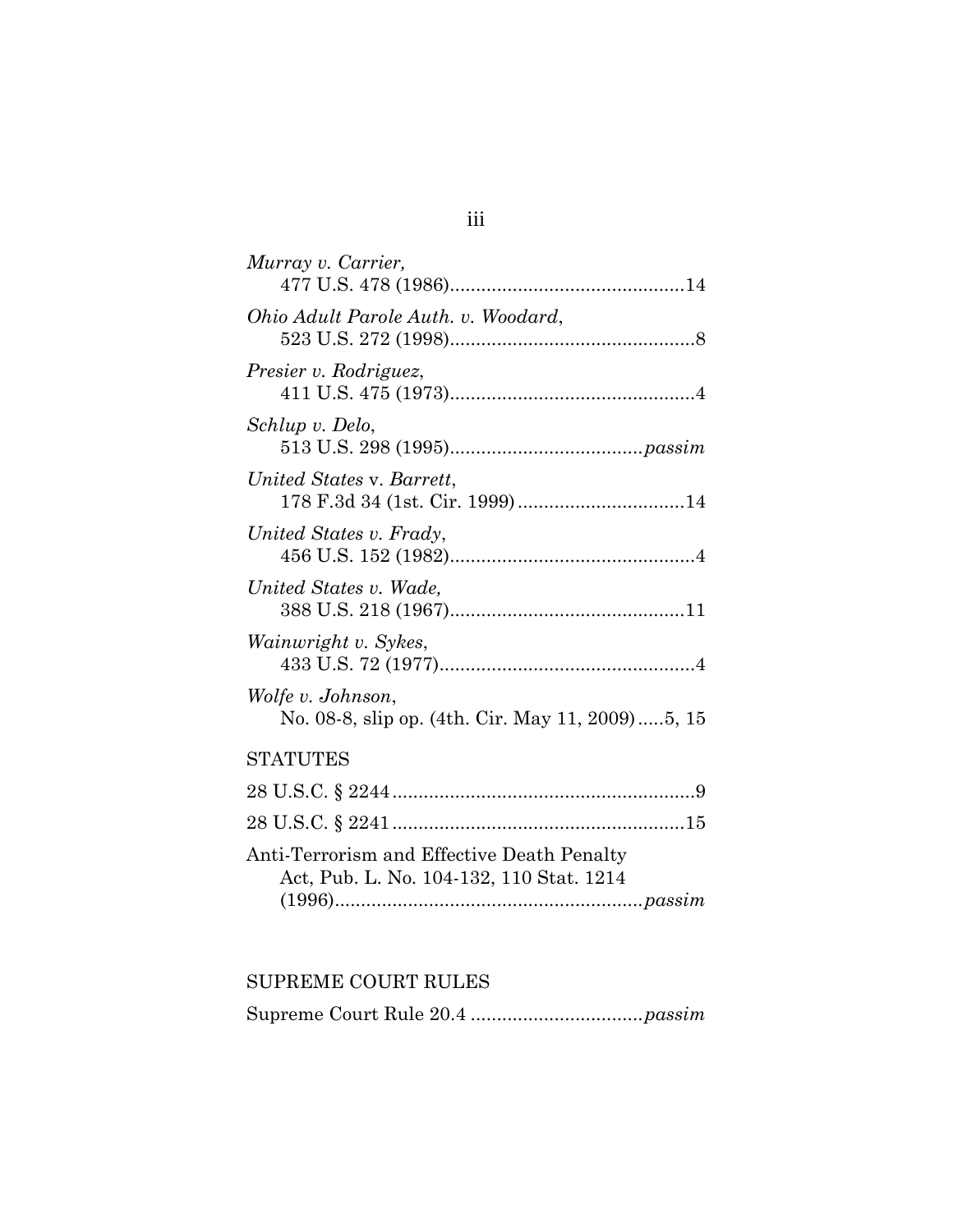# OTHER AUTHORITIES

| Kenneth A. Deffenbacher, Eyewitness Accuracy<br>and Confidence, 4 Law & Hum. Behav. 243                                                                                                                                   |
|---------------------------------------------------------------------------------------------------------------------------------------------------------------------------------------------------------------------------|
|                                                                                                                                                                                                                           |
| Brandon L. Garrett, Judging Innocence, 108                                                                                                                                                                                |
| David Kaplan, <i>Death Row Dilemma</i> , NAT'L                                                                                                                                                                            |
| James S. Liebman, Symposium: Road Blocks to<br>Justice: Congressional Stripping of Federal<br>Court Jurisdiction: An "Effective Death<br>Penalty"? AEDPA and Error Detection in<br>Capital Cases, 67 Brooklyn L. Rev. 411 |
| Elizabeth F. Loftus & Terrence E. Burns,<br>Mental Shock Can Produce Retrograde<br><i>Amnesia</i> , 10 Memory & Cognition 318                                                                                             |
| Geralda Odinot et al., Repeated Partial<br>Eyewitness Questioning Causes Confidence<br>Inflation but not Retrieval-Induced<br><i>Forgetting</i> , 23 Applied Cognitive Psychol.                                           |
| Nancy Mehrkens Steblay, A Meta-Analytic<br>Review of the Weapons-Focus Effect, 16 Law                                                                                                                                     |
| Robert L. Stern, Supreme Court Practice (8th                                                                                                                                                                              |

iv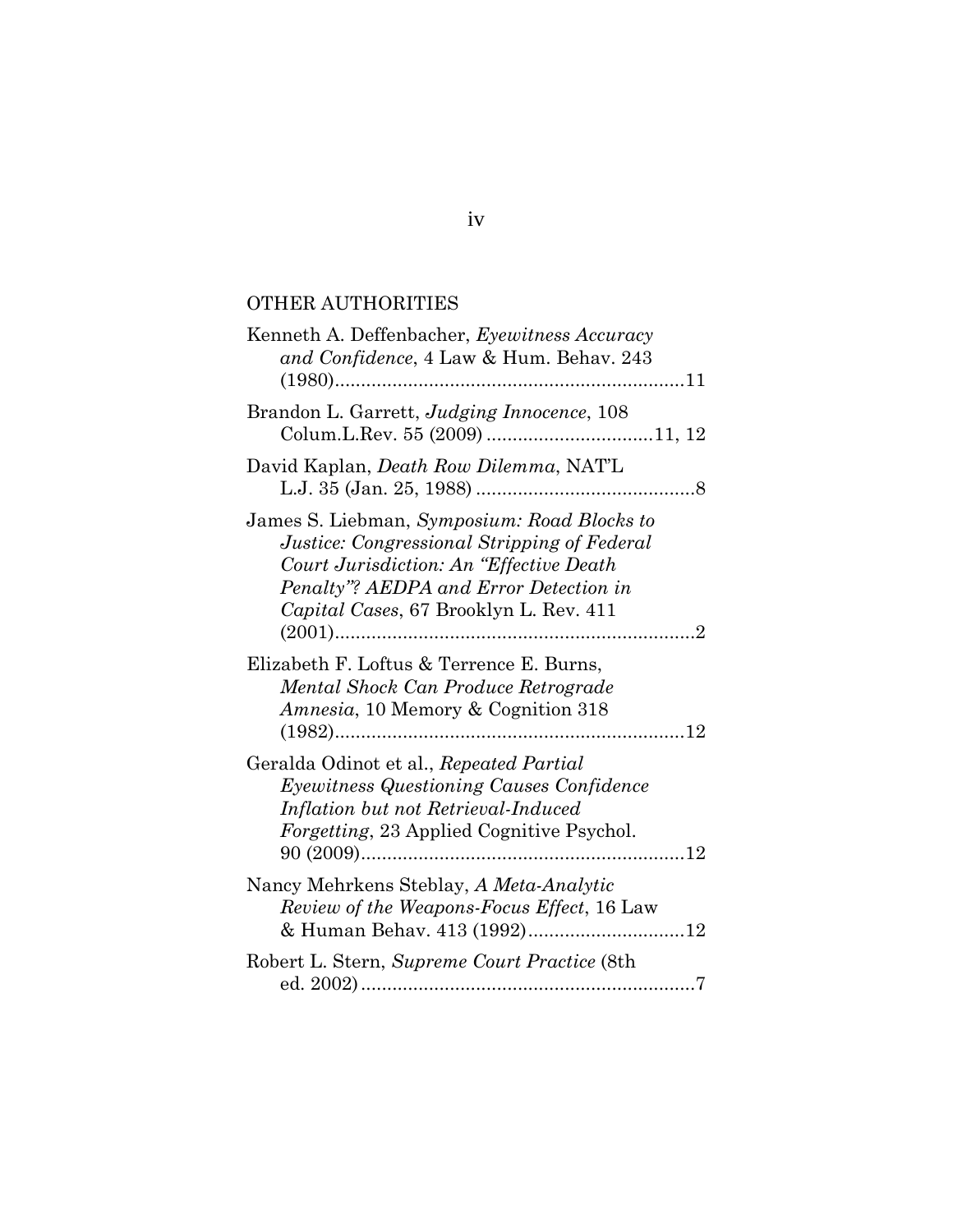| Bryan A. Stevenson, The Politics of Fear and            |
|---------------------------------------------------------|
| Death: Successive Problems in Capital                   |
| Federal Habeas Corpus Cases, 77 N.Y.U. L.               |
|                                                         |
| Stuart Taylor, <i>Probably Innocent</i> , <i>Almost</i> |
| <i>Executed</i> , Legal Times (Jan. 1, 1996) 12         |
| Gary L. Wells et al., Eyewitness Identification         |
| Procedures: Recommendations for Lineups                 |
| and Photospreads, 22 Law & Hum. Behav.                  |
|                                                         |

v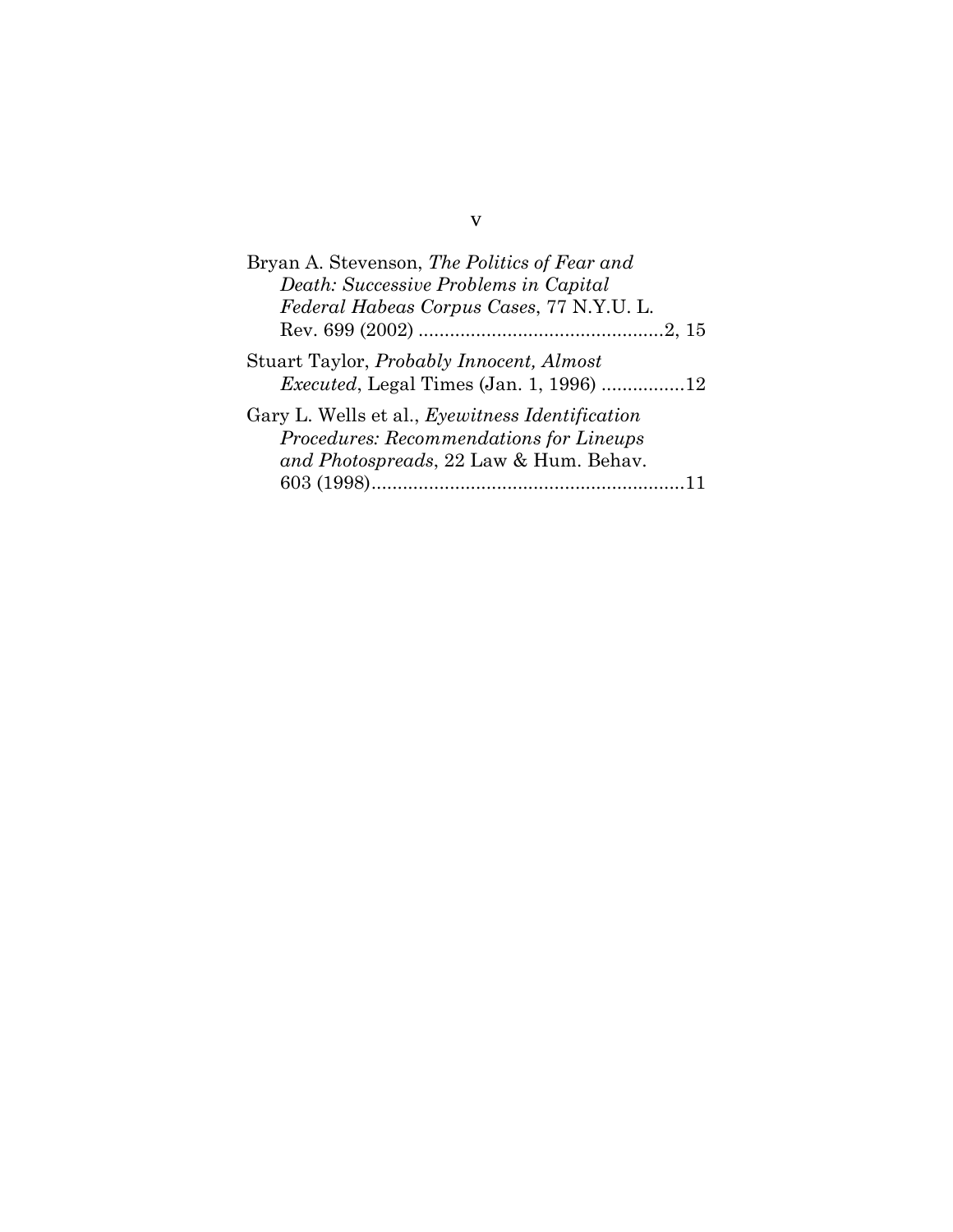#### **INTEREST OF** *AMICI[1](#page-9-0)*

*Amici Curiae* are former prosecutors and Members of the Judiciary from around the country. Each of the *Amici* has a particular interest in and experience with the administration of justice in criminal cases, as described further in the appendix attached and in the accompanying Motion for Leave to File *Amicus Curiae* Brief.

#### **SUMMARY OF ARGUMENT**

\_\_\_\_\_\_\_\_\_\_\_\_\_\_\_\_\_♦\_\_\_\_\_\_\_\_\_\_\_\_\_\_\_\_\_

*Amici* write to urge the Court to exercise jurisdiction over Mr. Davis' petition for an original writ of habeas corpus, and remand the petition to the District Court for evidentiary proceedings. In examining whether exercising jurisdiction and demanding further evidentiary proceedings are warranted, this Court should consider the *sui generis* quantum of new evidence of "actual innocence" in Mr. Davis' case, the unavailability of further judicial or other remedies, and the profound consternation within the courts as to whether he is actually innocent but without an adequate opportunity for judicial review.

<span id="page-9-0"></span><sup>1</sup> Counsel for the State of Georgia has not consented to the filing of this brief. Counsel for Mr. Davis has consented to this filing. No counsel for a party authored this brief in whole or in part, and no counsel or party made a monetary contribution intended to fund the preparation or submission of this brief. No person other than *amicus curiae*, its members, or its counsel made a monetary contribution to its preparation or submission. Counsel Kathleen Behan previously served as counsel to Mr. Davis, but no longer serves in that capacity.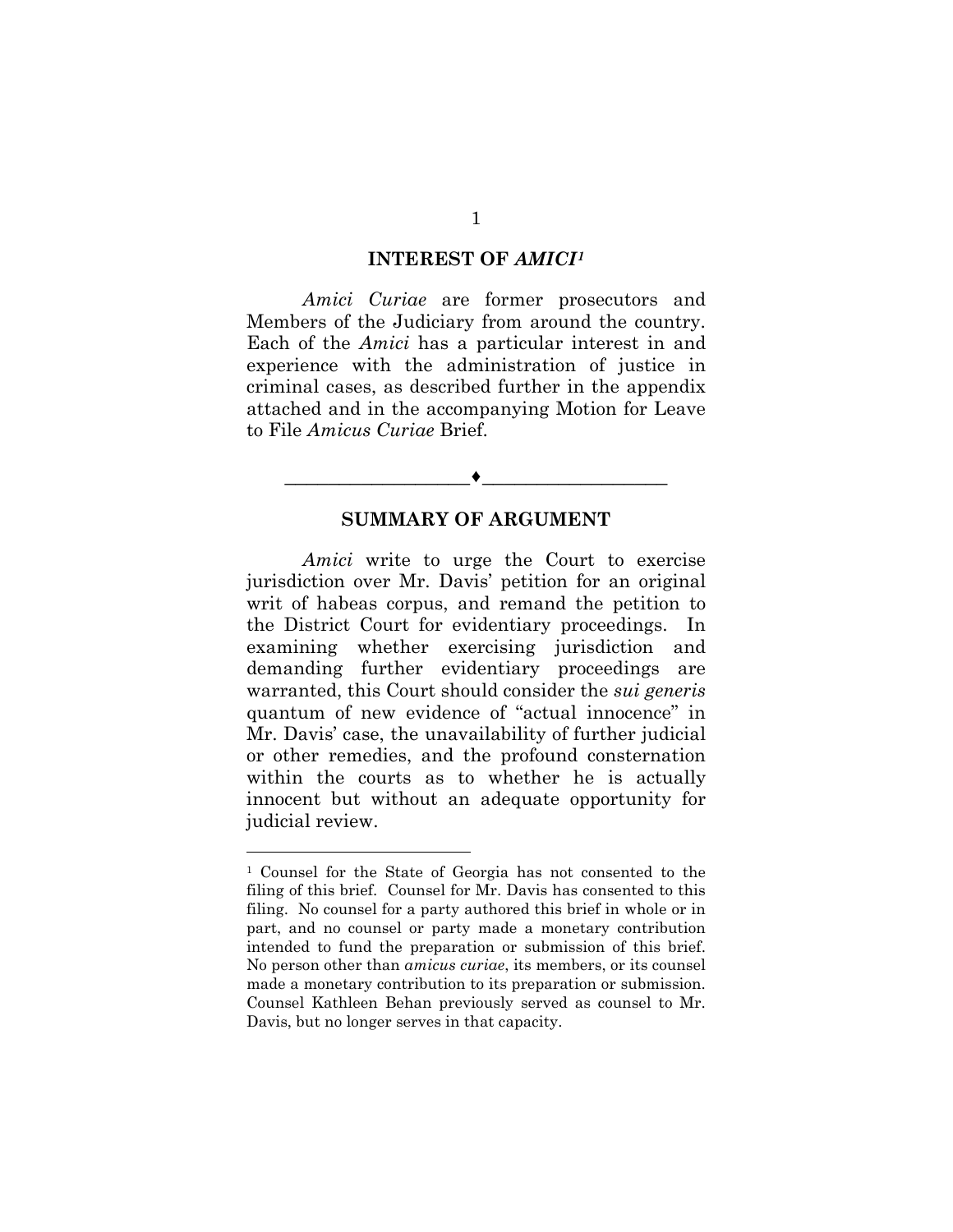*Amici* believe that Mr. Davis' case presents the unusual scenario contemplated by Supreme Court Rule 20.4 governing original writs and consistent with the Antiterrorism and Effective Death Penalty Act ("AEDPA")[2](#page-10-0) regarding successive habeas corpus petitions in actual innocence cases. These authorities confirm that the Court should look to the equitable considerations underlying access to the writ of habeas corpus where granting the writ is essential to preventing a miscarriage of justice, particularly the execution of an innocent defendant. *See, e.g., House v. Bell,* 547 U.S. 518 (2006) (remanding capital case for evidentiary development on whether petitioner met *Schlup* standard of review for miscarriage of justice, but rejecting *Herrera* claim; petitioner now has been fully exonerated); *Herrera v. Collins,* 506 U.S. 390, 419 (1993) (O'Connor, J., concurring, joined by Kennedy, J.) ("[T]he execution of a legally and factually innocent person would be a constitutionally intolerable event."); *Herrera,* 506 U.S. at 437 (Blackmun, J., dissenting, joined by Souter, J., and Stevens, J.) (because "it violates the Eighth and Fourteenth Amendments to execute a person who is actually innocent, there should be "no bar . . . to consideration of an actual innocence claim."); *see also Schlup v. Delo*, 513 U.S. 298, 319 (1995) (recognizing

<span id="page-10-0"></span><sup>2</sup> Pub. L. No. 104-132, 110 Stat. 1214 (1996) (codified in various sections of 28 U.S.C.); for a description of the effects of AEDPA on federal habeas corpus review in capital cases, *see* Bryan A. Stevenson, *The Politics of Fear and Death: Successive Problems in Capital Federal Habeas Corpus Cases*, 77 N.Y.U. L. Rev. 699 (2002), and James S. Liebman, *Symposium: Road Blocks to Justice: Congressional Stripping of Federal Court Jurisdiction: An "Effective Death Penalty"? AEDPA and Error Detection in Capital Cases*, 67 Brooklyn L. Rev. 411 (2001).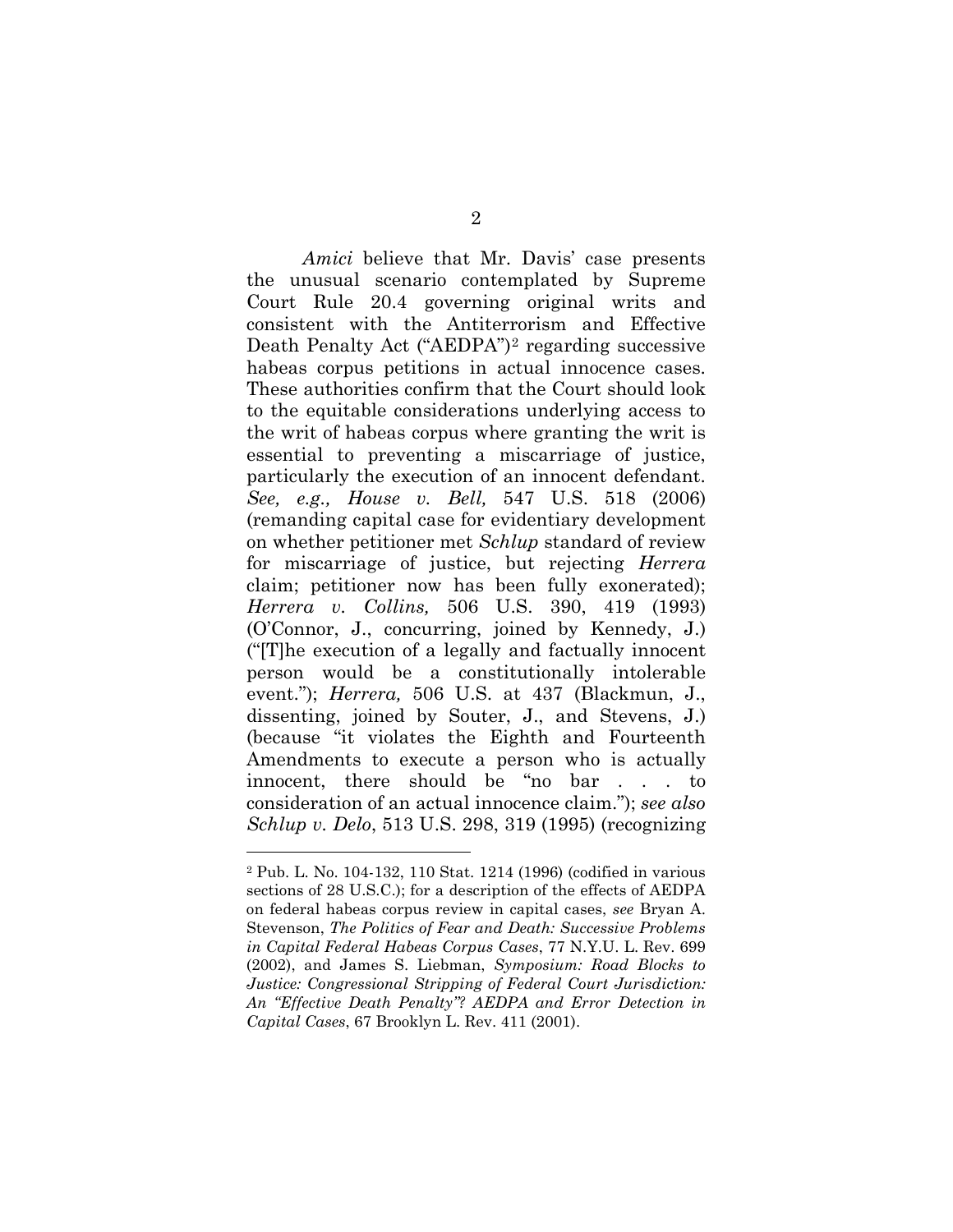that habeas corpus is, "at its core, an equitable remedy"). *Amici* believe that this case presents the very rare circumstance in which the need to prevent a potential miscarriage of justice outweighs the proscription of Supreme Court Rule 20.4(b) that the writ be "rarely granted."

*Amici* urge that the Court accept jurisdiction over the Petition for an Original Writ and transfer or remand to the District Court for further proceedings to effectuate the historic remedial purposes of the Writ.

### **ARGUMENT**

\_\_\_\_\_\_\_\_\_\_\_\_\_\_\_\_\_♦\_\_\_\_\_\_\_\_\_\_\_\_\_\_\_\_\_

# **I. THIS COURT'S ORIGINAL HABEAS CORPUS WRIT JURISDICTION IS VITAL TO SAFEGUARDING LIBERTY AND REMEDYING MISCARRIAGES OF JUSTICE.**

Although rarely utilized, the "original" writ of habeas corpus remains vital to the Supreme Court's jurisdiction to safeguard liberty and to remedy miscarriages of justice. *See Felker v. Turpin*, 518 U.S. 651, 661, 666-67 (1996) (affirming the Court's authority to exercise jurisdiction over original writs of habeas corpus after the passage of AEDPA, but denying the writ). While the Court's Rules specify that an extraordinary writ is not a matter of right "but of discretion sparingly exercised," a writ of habeas corpus may proceed originally in the Supreme Court if a petitioner can meet the heavy burden of demonstrating "exceptional circumstances" and that petitioner cannot obtain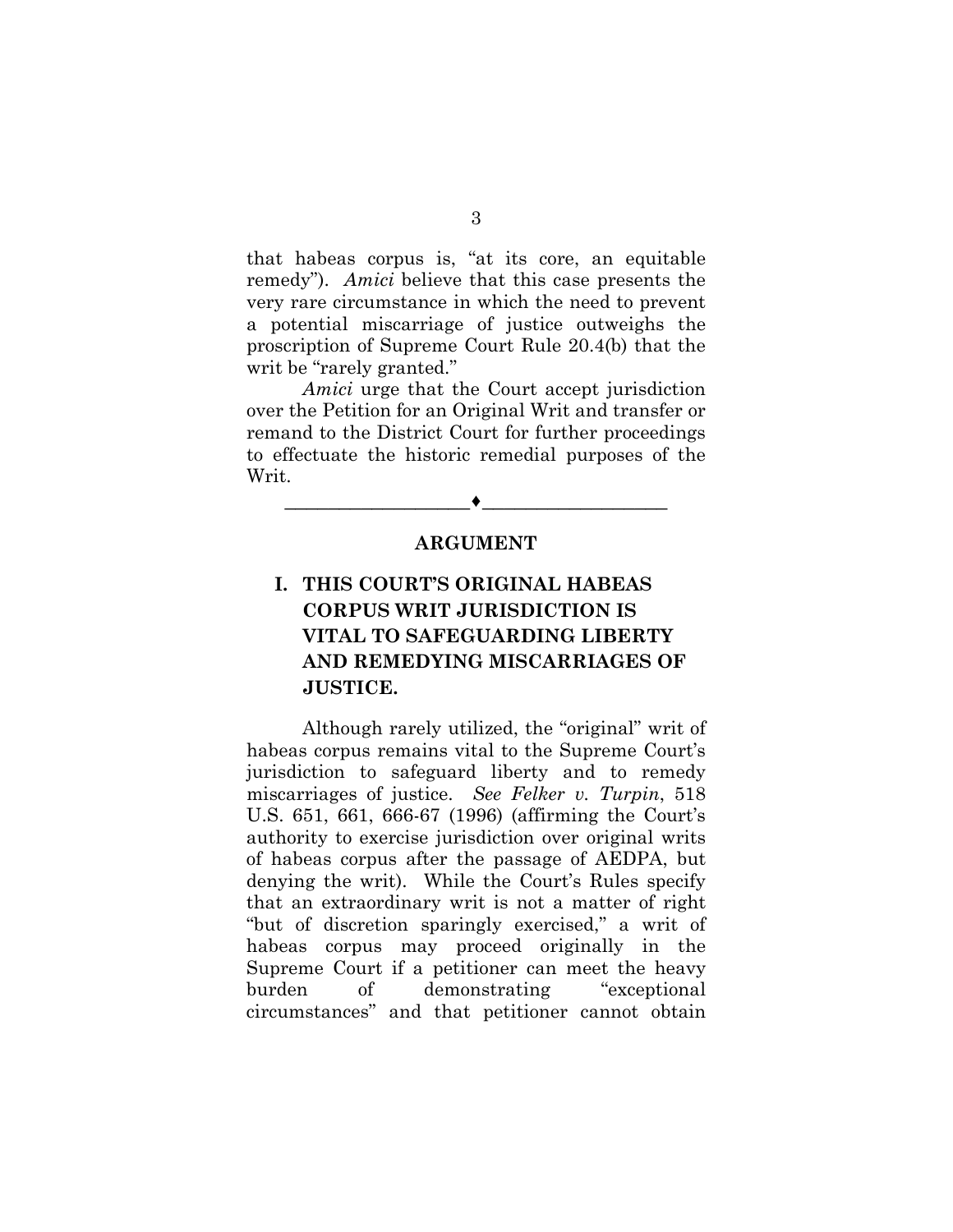"adequate relief" "in any other form or from any other court." Supreme Court Rule 20.4(a). As set forth below, such exceptional circumstances are present here, and a thorough evaluation of Mr. Davis' potential innocence prior to his imminent execution is fundamental to the integrity of the *Great Writ*.[3](#page-12-0)

Simply stated, Mr. Davis' petition for an original writ meets this Court's exceptional circumstances test because Mr. Davis can make an extraordinary showing through new, never reviewed evidence that strongly points to his innocence, and thus his execution would violate the Constitution. Indeed, the Eleventh Circuit majority opinion recognizes that Mr. Davis approaches this Court with no other form of adequate relief – this *is* his Court of last resort. *See In Re Troy Anthony Davis*, No. 08-16009, slip op. at 34 (11th. Cir. Apr. 16, 2009) (invoking Mr. Davis' ability to file an original writ); *see also* Section II, *infra.* 

While the remedial use of the writ of habeas corpus in the federal courts has evolved since first embodied in the Constitution, it remains firmly

<span id="page-12-0"></span><sup>3</sup> Historically, application of the Great Writ has served the unique purpose of securing a petitioner's "release from illegal custody." *Presier v. Rodriguez*, 411 U.S. 475, 484 (1973); *see also Engle v. Issac*, 456 U.S. 107, 126 (1982) (describing the Great Writ as "a bulwark against convictions that 'violate fundamental fairness'") (quoting *Wainwright v. Sykes*, 433 U.S. 72, 97 (1977)); *United States v. Frady*, 456 U.S. 152, 165 (1982) (explaining that the Great Writ "is designed to guard against extreme malfunctions in the criminal justice system"); *Harris v. Nelson*, 394 U.S. 286, 291 (1969) (holding that the essence of the Great Writ "demands that it be administered with the initiative and flexibility essential to ensure that miscarriages of justice within its reach are surfaced and corrected").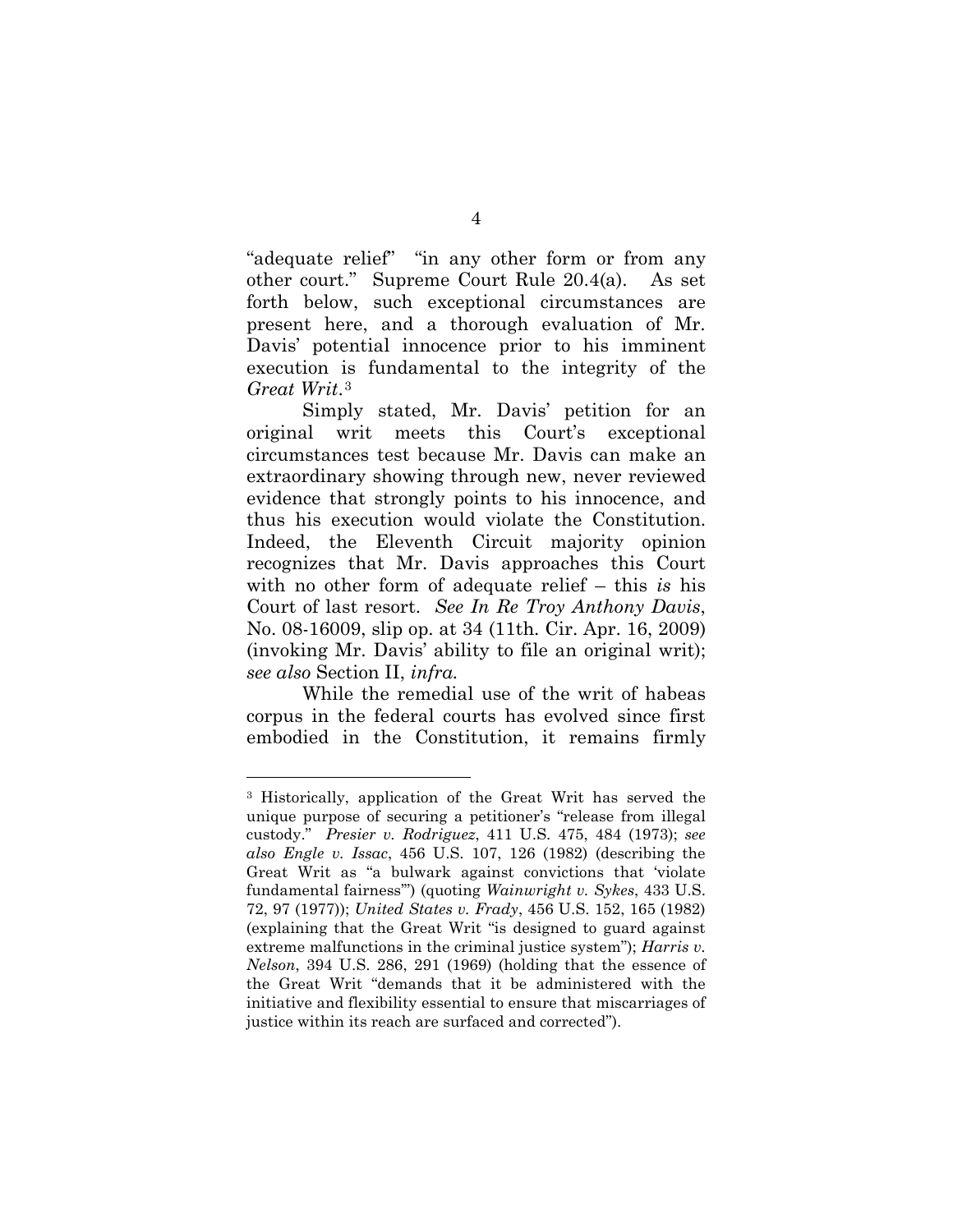established today that the writ is essential to remedy unconstitutional detentions, particularly where a petitioner alleges actual innocence while under a sentence of death. *See Schlup*, 513 U.S. at 319 (recognizing that habeas corpus is "at its core, an equitable remedy"); *Herrera*, 506 U.S. at 419 (O'Connor, J., concurring) ("executing the innocent is inconsistent with the Constitution"); *In Re Troy Anthony Davis*, slip op. at 37 (Barkett, J., dissenting) (noting that the writ should be utilized for "precisely this type of occasion that warrants judicial intervention"). Both the procedural and equitable posture of Mr. Davis' case indicates that the original writ should be invoked here.<sup>[4](#page-13-0)</sup>

Therefore, where a petitioner asserts that his detention or execution violates the Constitution, the Supreme Court has adequate original authority to discharge the petitioner or remand to a lower court for further examination of the facts, and, while exercising this authority has been limited, this Court has done so in order to prevent constitutional

<span id="page-13-0"></span><sup>4</sup> Indeed, as Judge Barkett's dissenting opinion explained (consistent with the understanding of other circuit courts), judicial or statutory bars to the exercise of habeas corpus jurisdiction "cannot possibly be applied when to do so would offend the Constitution and the fundamental concept of justice that an innocent man should not be executed." *In Re Troy Anthony Davis*, slip op. at 37. *See also, Wolfe v. Johnson*, No. 08-8, slip op. at 2 (4th. Cir. May 11, 2009) (discussing Chief Justice Rehnquist's plurality opinion in *Herrera* that "assum[ed] . . . that in a capital case a truly persuasive demonstration of actual innocence made after trial would render the execution of a defendant unconstitutional, and warrant federal habeas relief if there were no state avenue open to process such a claim") (internal quotation marks omitted).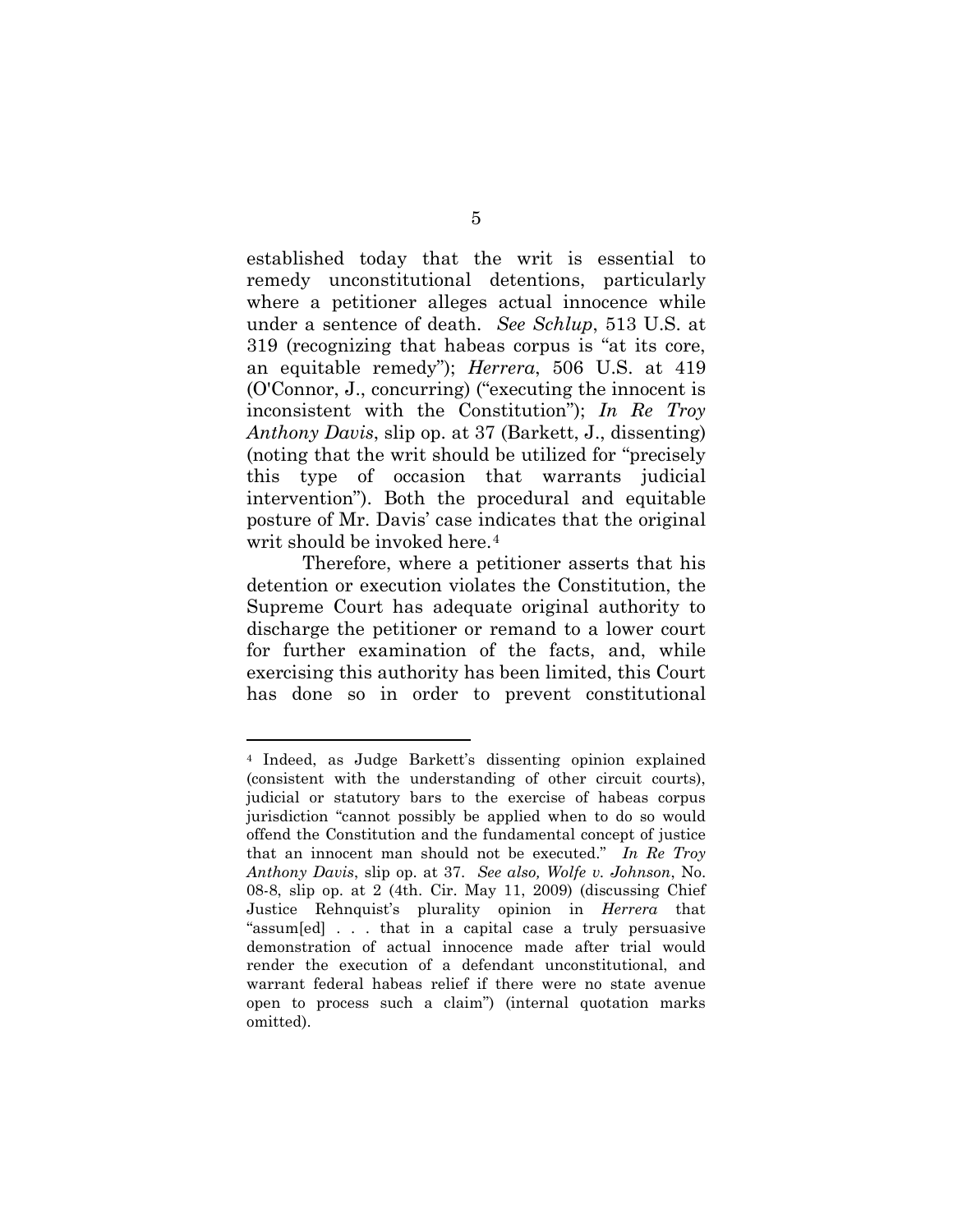injustices. *See*, *e.g., Ex Parte Grossman,* 267 U.S. 87 (1925) (granting original writ to discharge petitioner serving a sentence for which he had already received a presidential pardon); *Ex Parte Hudgings,* 249 U.S. 378, 385 (1918) (discharging petitioner under judicial contempt to effectuate "the liberty of the citizen when called upon as a witness in court").[5](#page-14-0) The execution of an innocent man without federal review of his new evidence of actual innocence is such a plain constitutional injustice, and it compels utilization of the original writ in this case.

<span id="page-14-0"></span><sup>5</sup> *See also Matter of Heff,* 197 U.S. 488 (1905) (granting original writ and discharging petitioner where federal court had no jurisdiction of the offense of which petitioner had been convicted); *Ex parte Wilson*, 114 U.S. 417 (1885) (granting original writ of habeas corpus and discharging petitioner who had been sentenced to an "infamous" crime without indictment by a grand jury in violation of the Fifth Amendment); *Ex Parte Lange*, 85 U. S. 163 (1873) (granting original writ of habeas corpus and overturning consecutive sentences for the same crime in violation of double jeopardy).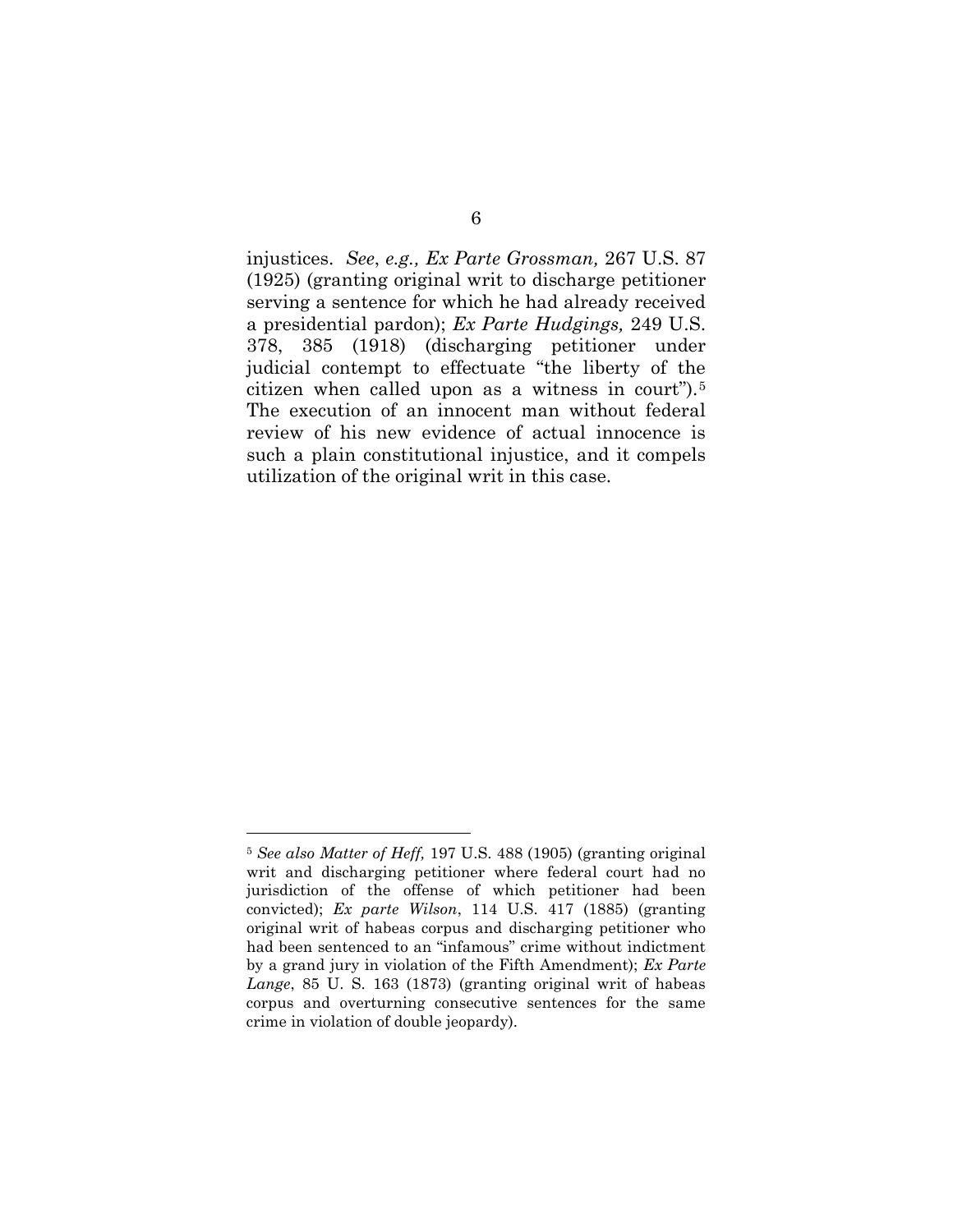# **II. WHERE A CONDEMNED INMATE PRESENTS A FACTUALLY COMPELLING BUT UNADJUDICATED ACTUAL INNOCENCE CLAIM, AND WHERE NO OTHER STATE OR FEDERAL JUDICIAL REMEDIES ARE AVAILABLE, THIS COURT CAN AND SHOULD ACCEPT JURISDICTION.**

Because Mr. Davis has exhausted all remaining avenues of relief other than this Court, and because his factually compelling actual innocence claim still has not been properly adjudicated, this Court can and should accept jurisdiction.

To fall within that rare category of cases that meets the standard for original writ review, a petitioner must have exhausted any adequate remedy that might exist "in any other form, or any other court of law." *See* Supreme Court Rule 20.4.[6](#page-15-0)  Mr. Davis has fully exhausted his procedural state and federal remedies so as to meet the requirements of this Court. *Id.*[7](#page-15-1)

<span id="page-15-0"></span><sup>6</sup> *See also,* Robert L. Stern*, Supreme Court Practice* (8th. Edition) (2002) at 11.3 (noting that the few original writ cases that have been granted do not discuss the "critical jurisdictional or procedural prerequisites for the grant," so that "one must read [Supreme Court] Rule 20. . . .").

<span id="page-15-1"></span><sup>7</sup> Because Mr. Davis has no effective opportunity for a pardon after his first application was denied, it does not amount to another "form" of adequate relief under Rule 20. The Court did suggest that a clemency hearing might offer relief to the actually innocent in *Herrera.* 506 U.S. at 410-15. However, a plurality of this Court has since reaffirmed that clemency proceedings are not "an integral part of the . . . system for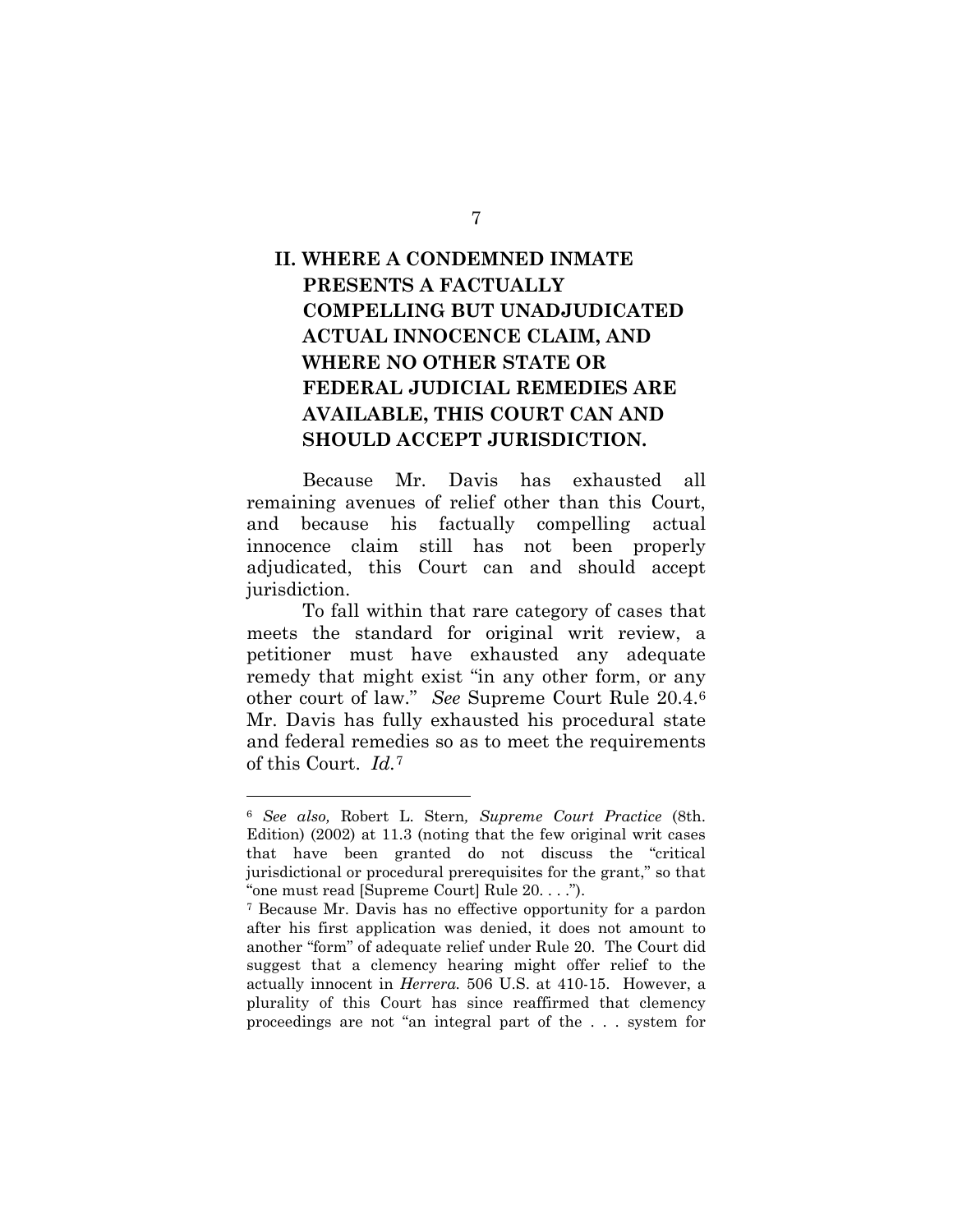In denying Mr. Davis' extraordinary motion for a new trial to consider the evidence of actual innocence, the Georgia Supreme Court invoked a virtually impossible standard for defendants to meet in an effort to obtain a new trial based upon witness recantations. In order to obtain a new trial under Georgia's extraordinary motion standard, there must be "*no doubt of any kind that the State's witness' testimony in every material part is purest fabrication*." *Davis v. State*, 283 Ga. 438, 441 (2008) (italics added).[8](#page-16-0) The *Davis* opinion effectively precluded the possibility that Mr. Davis could have presented exculpatory evidence, thereby depriving him of an "adequate remedy" by which he could have obtained relief in the Georgia Supreme Court. Indeed, the dissenting opinion of Chief Justice Sears in *Davis* posited that Georgia's new trial standard was "overly rigid" and "fails to allow an adequate inquiry into the fundamental question, which is whether or not an innocent person might have been convicted or even, as in this case, might be put to

finally adjudicating the guilt or innocence of a defendant." *Ohio Adult Parole Auth. v. Woodard*, 523 U.S. 272, 285 (1998) (plurality opinion) (internal quotation marks omitted) (denying appeal regarding constitutionality of state's clemency hearing since clemency is a "matter of grace" rather than a fact-finding proceeding).

<span id="page-16-0"></span><sup>8</sup> However, in a case the Georgia Supreme Court cited for the "purest fabrication" standard, *Drake v. State*, 287 S.E.2d 180 (1982), their denial of an extraordinary new trial under that standard was followed by a federal evidentiary hearing, and ultimately, a pardon by Georgia Board of Pardons and Paroles. *See* David Kaplan, *Death Row Dilemma*, NAT'L L.J. 35 (Jan. 25, 1988).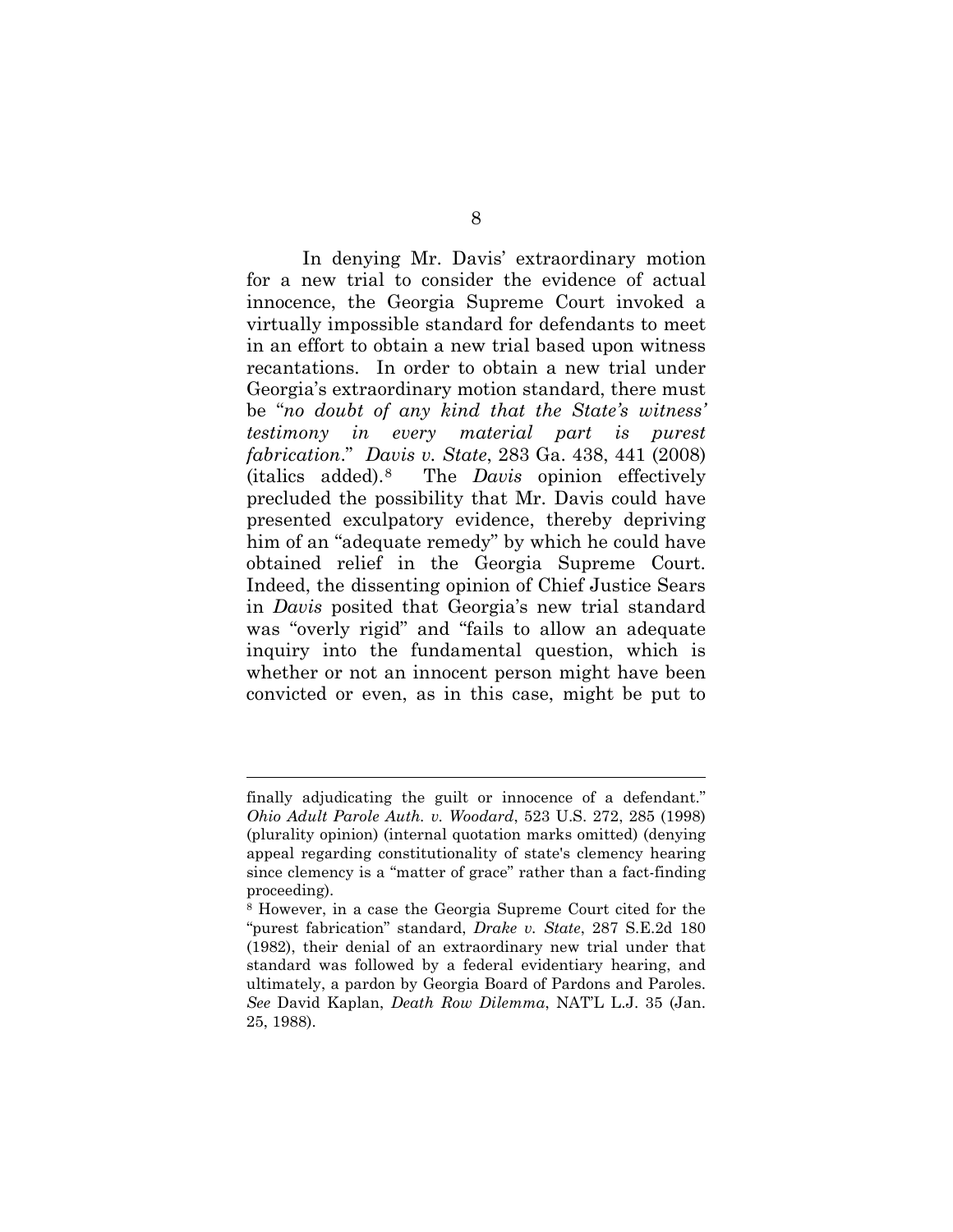death*." Id.* at 448-49 (Sears, C.J., dissenting).[9](#page-17-0)  Nevertheless, that "rigid" standard is currently the law in Georgia and precludes further relief.<sup>[10](#page-17-1)</sup> Thus, Mr. Davis remains without a remedy to mount "a truly persuasive demonstration of actual innocence" in the Georgia courts. *Herrera,* 506 U.S. at 417.

Similarly, Mr. Davis has fully exhausted his federal remedies and has no remaining adequate federal remedy except the original jurisdiction of this Court. Therefore, Mr. Davis qualifies for a hearing on his unadjudicated evidence. *See Ex Parte Hawk*, 321 U.S. 114 (1944) (finding that petitioner may be entitled to a hearing on ineffective counsel and perjured trial evidence if he had exhausted available remedies in the state courts). When the Eleventh Circuit denied Mr. Davis the right to pursue a second petition based upon actual innocence under AEDPA, 28 U.S.C.  $\S$  2244(b)(2)(b), the majority opinion took note of Mr. Davis' final federal option to file a petition in the Supreme Court "pursuant to its original jurisdiction." *In re Troy Anthony Davis*, slip

<span id="page-17-1"></span>*State,* 283 Ga. 438, 448 n.6 (2008).

<span id="page-17-0"></span><sup>9</sup> While questioning the Majority's use of the purest fabrication standard, Chief Justice Sears also objected to the Majority opinion's skepticism of recantation evidence: "To the extent that this phrase cautions that trial testimony should not be lightly disregarded, it has obvious merit. However, it should not be corrupted into a categorical rule that new evidence in the form of recanted testimony can never be considered, no matter how trustworthy it might appear. *If recantation testimony, either alone or supported by other evidence, shows convincingly that prior trial testimony was false, it simply defies all logic and morality to hold that it must be disregarded categorically*." *Davis v. State*, 283 Ga. at 449 (italics added). <sup>10</sup> Moreover, the Georgia Supreme Court also rejected Mr. Davis' contention that applying such a rigid standard to preclude a hearing violates his rights under *Herrera. Davis v.*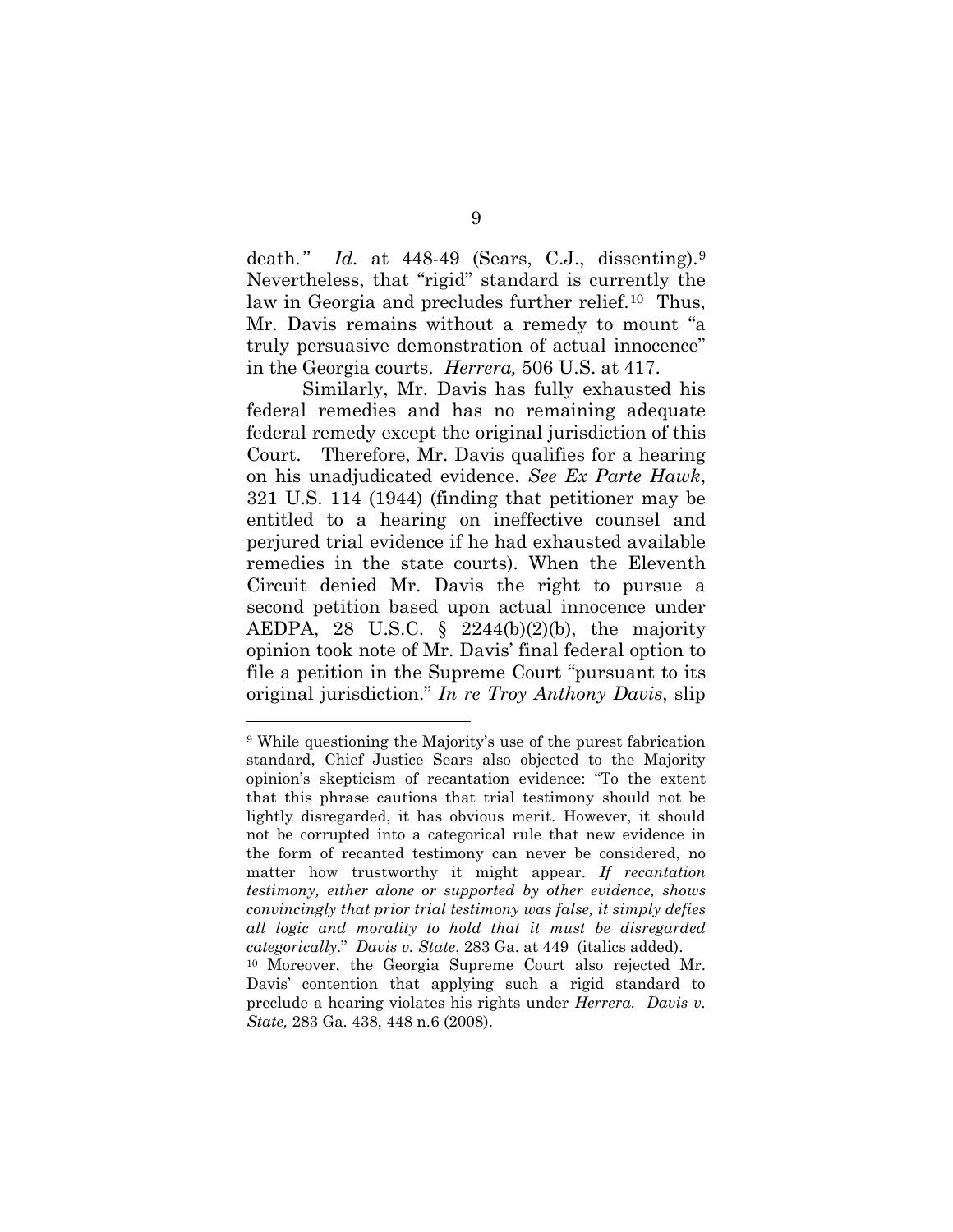op. at 34. The dissenting opinion of Judge Rosemary Barkett vigorously contested Davis' inability to proceed under AEDPA, citing to the substantial evidence of actual innocence, but those arguments were rejected. *Id.* at 36-39.

In both of those strongly contested opinions, one similarity is evident: extensive compelling evidence that demonstrates Mr. Davis' innocence has not been given an adequate remedy of an evidentiary hearing.<sup>11</sup> Both Mr. Davis and the State do not seriously dispute that the trial testimony now has been thoroughly contradicted. As Judge Barkett's dissent noted, Mr. Davis' second petition submitted to the Eleventh Circuit contended the following: seven of nine key witnesses who testified against Mr. Davis, including two witnesses who initially claimed that he confessed to the killing, have since recanted their testimony. *Id.* at 38.[12](#page-18-1) Three witnesses have sworn under oath that Mr. Coles confessed to them that he, not Mr. Davis, killed Officer MacPhail, including one witness who did not previously come forward because he is related to Mr. Coles. *Id*. at 38- 39.

The quality and quantity of the evidence raise the extraordinary likelihood that Mr. Davis is actually innocent. He plainly meets the original writ requirements of this Court, as this truly is a case of

<span id="page-18-0"></span><sup>11</sup> Mr. Davis' exhaustion of state and federal remedies signifies that he has passed the test for review by this Court "that other available sources of judicial power may not be passed by for the purpose of obtaining relief by resort to the original jurisdiction of this Court." *Ex Parte Hudgings*, 249 U.S. at 379.

<span id="page-18-1"></span><sup>12</sup> In addition, Mr. Davis' petitions allege that Mr. Coles, who owned a gun of the same caliber as the one used in the crime, was in possession of the gun shortly after the murder.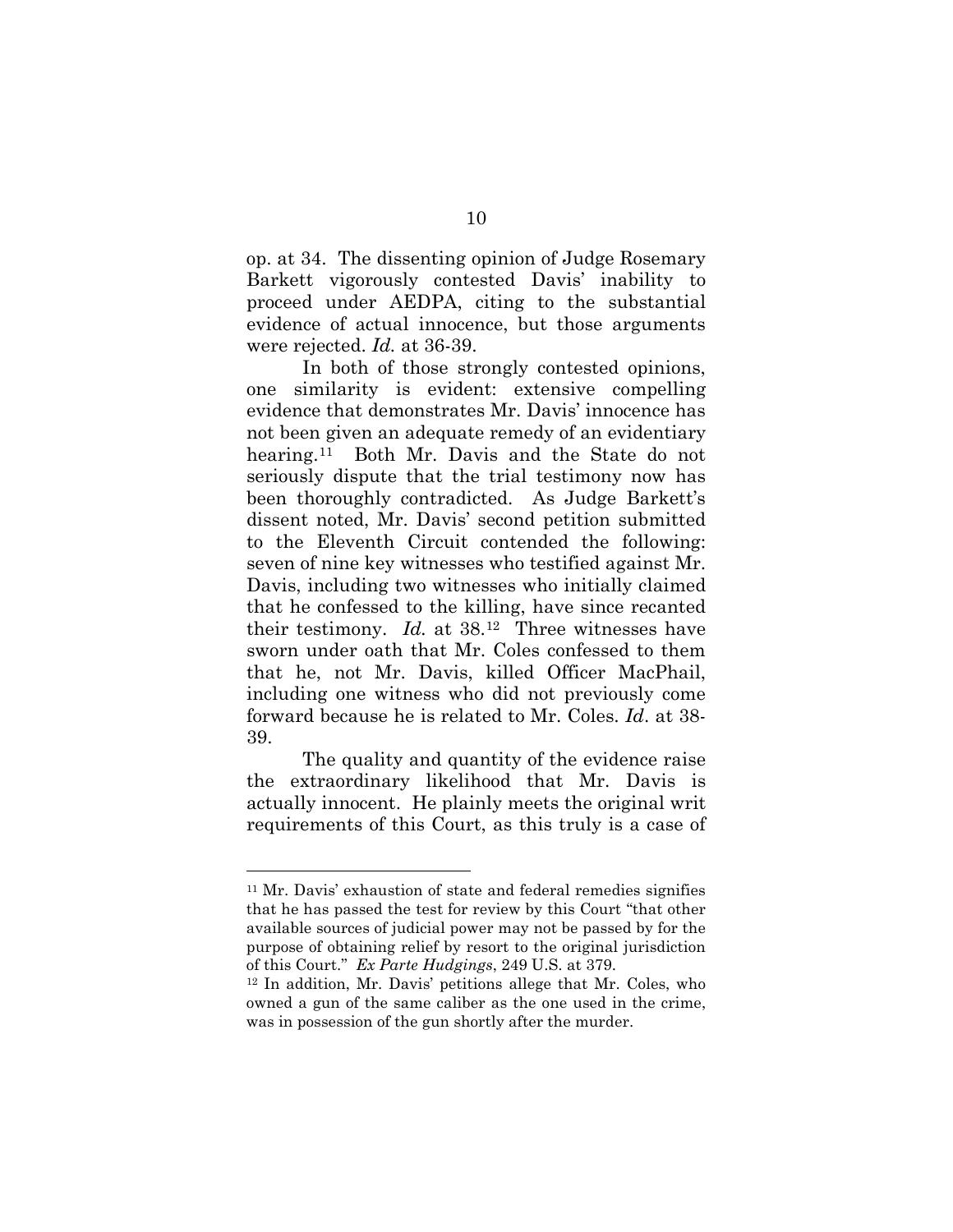"exceptional circumstances" under Supreme Court Rule 20.

Mr. Davis' support for his actual innocence claim in this original petition for relief can be described as *sui generis*. As there was no physical evidence connecting Mr. Davis to the crime and the gun was never recovered, the case against Mr. Davis rests entirely on eyewitness testimony. The Supreme Court has long recognized the pitfalls of relying exclusively upon eyewitness testimony. *United States v. Wade*, 388 U.S. 218, 230 (1967) ("The vagaries of eyewitness identification are well known; the annals of criminal law are rife with instances of mistaken identification."). Inaccurate eyewitness identifications reportedly contributed to the convictions of 79% of the first 200 prisoners later exonerated by DNA evidence. *See* Brandon L. Garrett, *Judging Innocence*, 108 Colum.L.Rev.55, 60 (2009). The Eleventh Circuit's paper review of the recanting witnesses' affidavits without proper consideration of the totality of this evidence in a plenary hearing simply does not afford Mr. Davis the process he should be due.[13](#page-19-0) In light of the fact that

<span id="page-19-0"></span><sup>13</sup> The degree of confidence that a witness manifests in his identification is the largest factor affecting whether jurors believes that the observation is accurate. *See* Gary L. Wells et al., *Eyewitness Identification Procedures: Recommendations for Lineups and Photospreads*, 22 Law & Hum. Behav. 603, 619-20 (1998) (meta-analysis demonstrating that people believe that the confidence and accuracy of an eyewitness's testimony are strongly related). However, studies suggest that there is no meaningful correlation between the confidence and accuracy of an eyewitness's identification. Kenneth A. Deffenbacher, *Eyewitness Accuracy and Confidence*, 4 Law & Hum. Behav. 243, 258 (1980) (confidence in identifying faces correlates to accurate matching only where the witness was exposed to the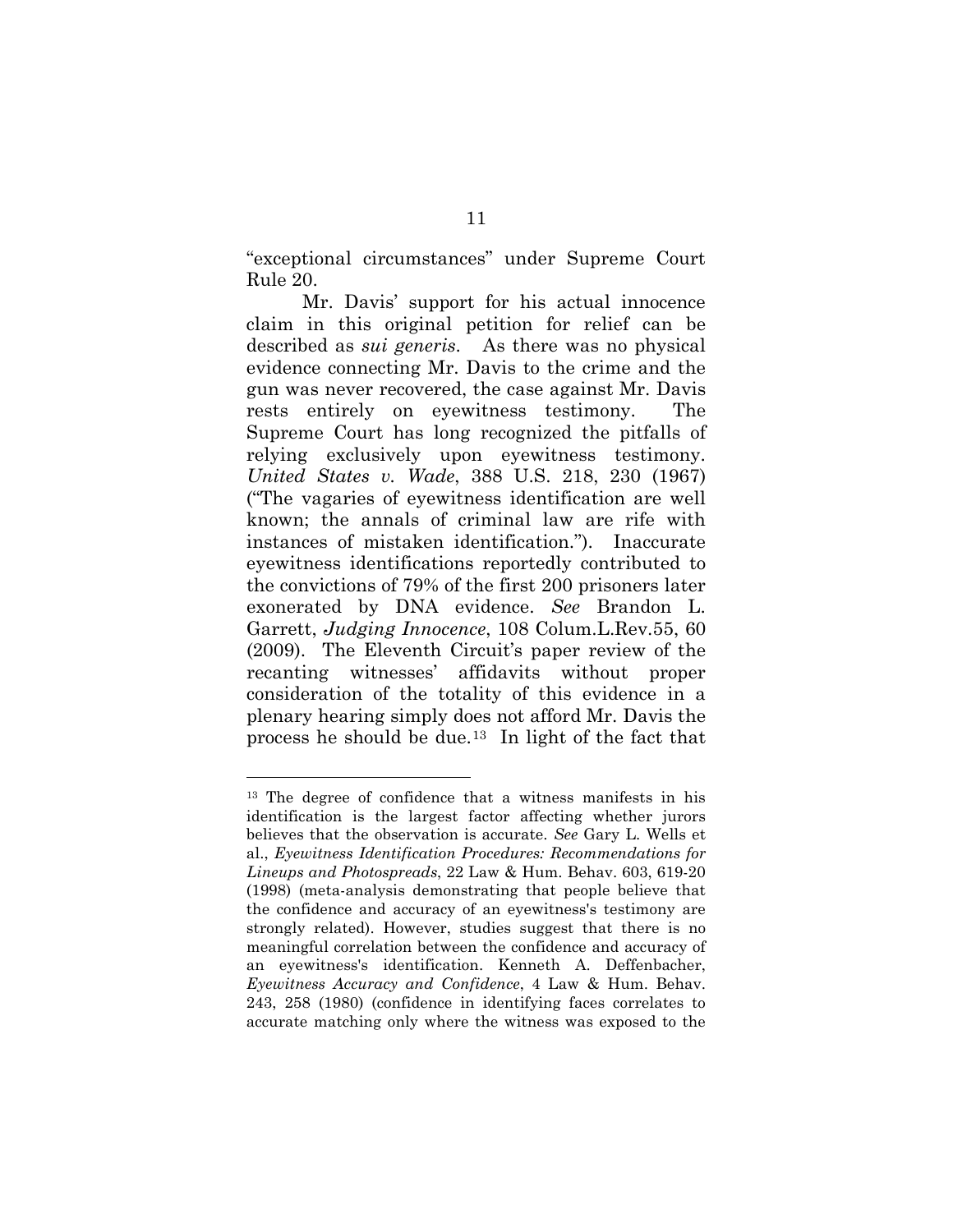this case rests so heavily upon eyewitness testimony, the evidence that overwhelmingly discredits that testimony is enormously consequential, and should be fully evaluated in its totality at an evidentiary hearing.[14](#page-20-0)

Thus, because Mr. Davis faces the exceptional circumstances of his impending execution despite compelling evidence of innocence, this Court can and should accept jurisdiction.

 $\overline{a}$ 

<span id="page-20-0"></span><sup>14</sup> Moreover, where the witness is of a different race than the identified party, the "other-race" effect (or "own-race" bias) also contributes to misidentification. *See* Garrett, *supra*, at 67 (though 37% of persons convicted for rape are minorities, 73% of those exonerated of rape charges by DNA evidence were minorities). Additionally, a witness to a crime who sees the perpetrator brandishing a weapon, as is the case here, will later remember less about the perpetrator than he or she would have if no weapon had been present. *See generally* Nancy Mehrkens Steblay, *A Meta-Analytic Review of the Weapons-Focus Effect*, 16 Law & Human Behav. 413 (1992) (examining 19 studies of the "weapons-focus" effect, finding significant accuracy decrease in lineup identification). Studies also suggest that eyewitnesses are not likely to retain accurate memories of events involving heightened levels of violence. *See generally* Elizabeth F. Loftus & Terrence E. Burns, *Mental Shock Can Produce Retrograde Amnesia*, 10 Memory & Cognition 318 (1982) (increased violence in videotaped reenactment decreases a witness's identification accuracy). *See also* Stuart Taylor, *Probably Innocent, Almost Executed*, Legal Times (Jan. 1, 1996) (discussing the history of *Schlup* and the risk of executing the innocent due to procedural obstacles).

original face for an extended period of time). Repeatedly questioning a witness regarding matters on which the witness is mistaken will increase his level of certainty. Geralda Odinot et al., *Repeated Partial Eyewitness Questioning Causes Confidence Inflation but not Retrieval-Induced Forgetting*, 23 Applied Cognitive Psychol., 90, 96 (2009) (discouraging repeated police questioning in order to prevent witnesses from mistakenly testifying with false confidence).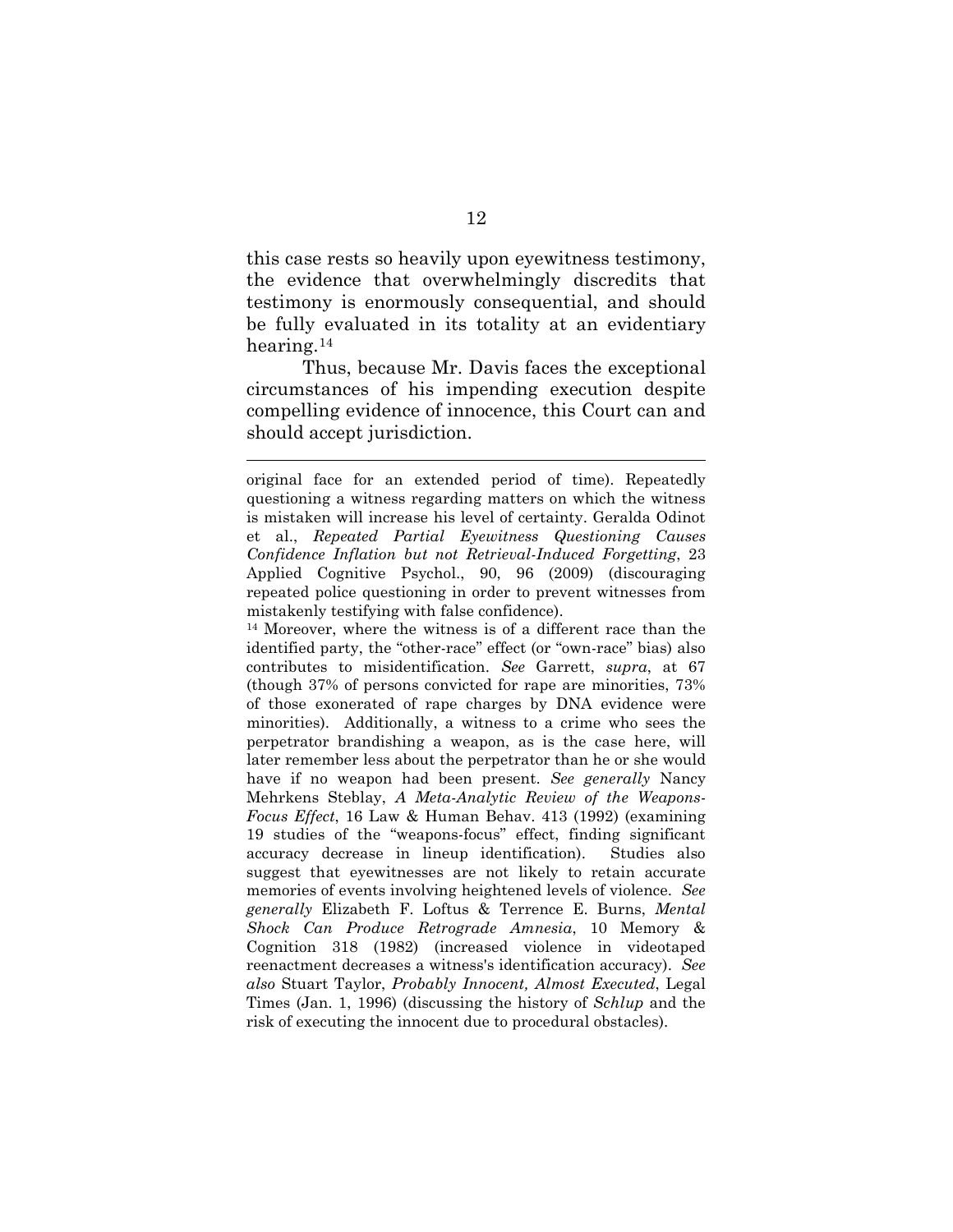# **III.BECAUSE PETITIONER TROY DAVIS HAS SET FORTH A SUFFICIENTLY COMPELLING ACTUAL INNOCENCE CLAIM, THIS COURT SHOULD ACCEPT JURISDICTION, AND REMAND TO A DISTRICT COURT FOR AN EVIDENTIARY HEARING.**

As set forth above, the wealth of evidence concerning Mr. Davis' innocence and the failure of any court to hold an evidentiary hearing to review that evidence, when combined with his lack of any further remedies under AEDPA and Supreme Court Rule 20.4, render this case appropriate and necessary for review.

In determining whether to accept review, this Court should interpret its jurisdiction consistent with the mandate of Supreme Court Rule 20 that the discretion to entertain writs is sparingly exercised, but that the Court's discretion to exercise its jurisdiction is warranted here; the Court should not avoid such jurisdiction simply because of the potential difficulties in managing the necessary fact finding responsibilities. See, e.g., *House*, 547 U.S. at 537 (describing the types of evidence available for review on remand); *Schlup*, 513 at 318-19, 324 (recognizing the validity of "judicially managed equitable considerations" in successive petitions involve the potential for a "fundamental miscarriage of justice," with the caveat that the evidence be "new reliable evidence – whether it be exculpatory scientific evidence, trustworthy eyewitness accounts,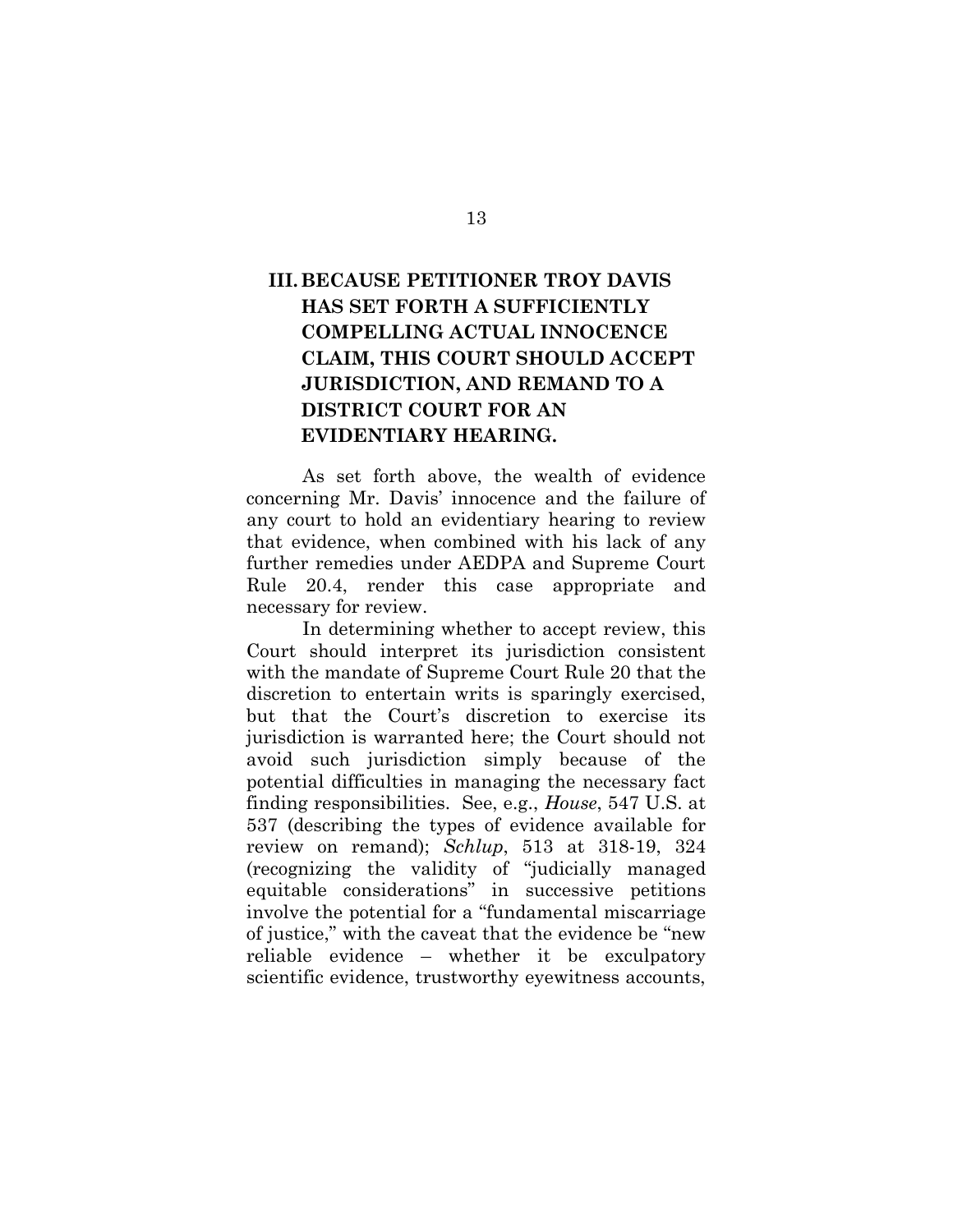or critical physical evidence – that was not presented at trial").[15](#page-22-0)

With few exceptions, such as the Eleventh Circuit decision in Mr. Davis' case below, the appellate courts readily have recognized the critical importance of maintaining access to the writ of habeas corpus in actual innocence cases. See *Mize v. Hall*, 532 F.3d 1184, 1196 n.9 (11th. Cir. 2008) ("[I]f a petitioner in fact has a freestanding innocence claim, he would be entitled to have all his procedural defaults excused as a matter of course under the fundamental miscarriage of justice exception."); *Arthur v. Allen*, 452 F.3d 1234, 1245 (11th. Cir. 2006) (finding that the district court may hold an evidentiary hearing on a habeas corpus claim based on actual innocence if the new facts could not have been previously discovered through due diligence and if no reasonable jury considering the new facts would have delivered a guilty verdict); *United States v. Barrett*, 178 F.3d 34, 53 (1st. Cir. 1999) (finding that petitioner may file second habeas claim under

<span id="page-22-0"></span><sup>15</sup> *See also Kuhlmann v. Wilson,* 477 U.S. 436, 452 (1986) (Powell, J., plurality opinion) ("The prisoner may have a vital interest in having a second chance to test the fundamental justice of incarceration. Even where, as here, [many judges] have reviewed the prisoner's claim[s] . . . a prisoner retains a powerful and legitimate interest in obtaining his release from custody if he is innocent of the charge for which he was incarcerated."); *Murray v. Carrier*, 477 U.S. 478, 495 (1986) ("[C]omity and finality . . . must yield to the imperative of correcting a fundamentally unjust incarceration.") (quotation marks omitted); *Calderon v. Thompson*, 523 U.S. 538, 558 (1998) (finding that when federal appellate court recalls its mandate to review prior habeas denial to state prisoner, it has not abused its discretion if its decision prevents a "miscarriage of justice as defined by our habeas corpus jurisprudence").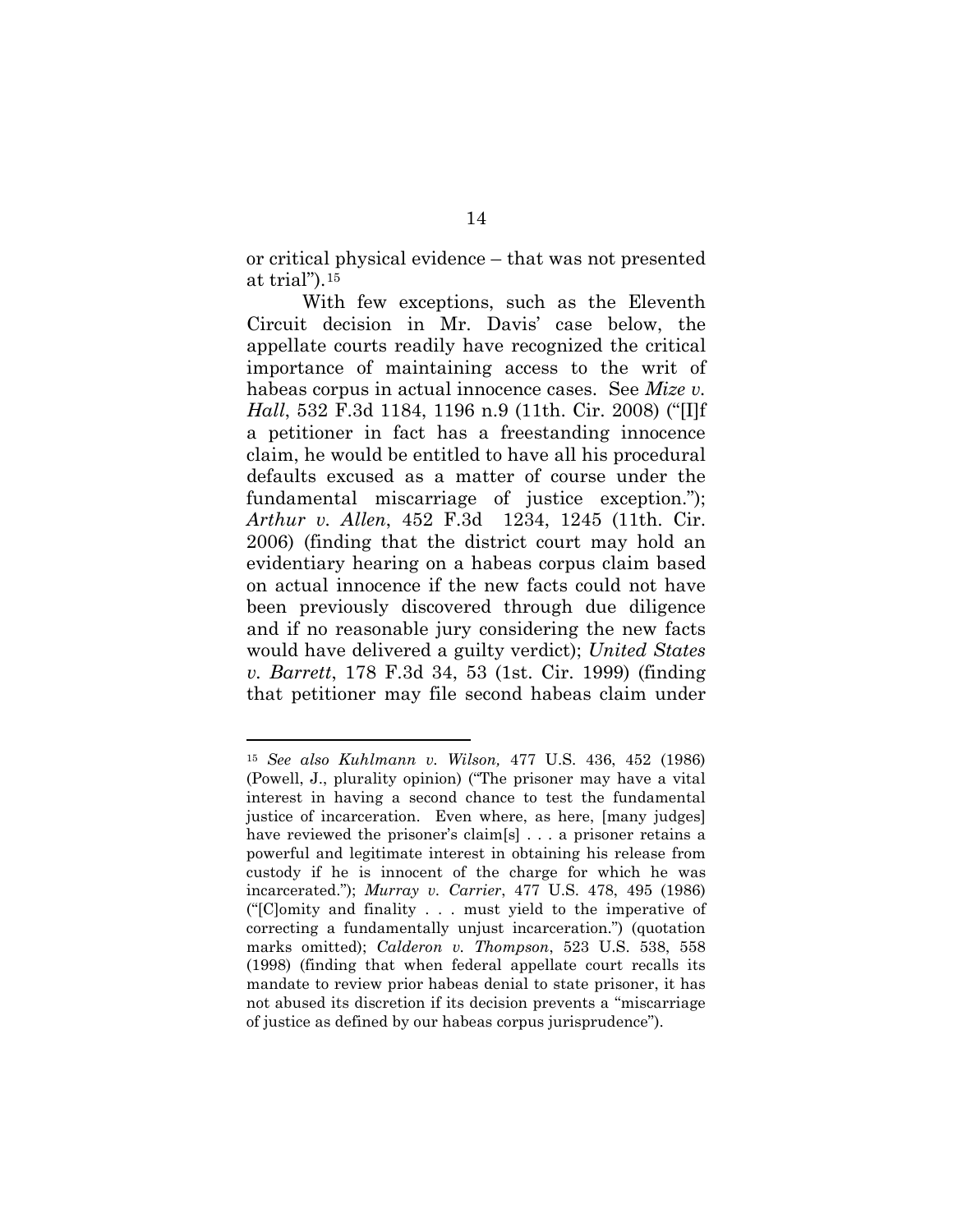AEDPA if the appellate court decides that the new evidence is sufficiently "clear and convincing" such that no reasonable fact-finder would return a guilty verdict).

Accepting original writ jurisdiction in this rare case need not require the Court or a specially appointed master to conduct the evidentiary hearing and related proceedings that Mr. Davis has sought for his claims of actual innocence. Rather, it is consistent with 28 U.S.C.  $\S$  2241(a) that "[w] rits of habeas corpus may be granted by the Supreme Court, any justice thereof, the district courts and any circuit judge within their respective jurisdictions." Indeed, the Court has long favored fact-finding at the federal district court level, where due attention can be provided consistent with the need for a thorough and accurate record. See, e.g., Stevenson, *supra*, 77 N.Y.U.L.Rev at 785 ("Remand to the district court would advance the interest of efficiency, as the district court already has some familiarity with the case and the parties [and so] will be able to address the factual issues without the additional case review that would be required of a Special Master.").[16](#page-23-0)

<span id="page-23-0"></span><sup>16</sup> To determine factual issues, courts may remand or transfer an actual innocence question so that it may be "addressed and disposed of in the district court." *Wolfe v. Johnson,* No. 08-8, slip op. at 40 (remanding habeas petition to district court for determination of whether petitioner was entitled to evidentiary hearing of actual innocence). *See also* 28 U.S.C. § 2241(b) (permitting the Court to "transfer the application for hearing and determination" to the District Court); *Bousley v. United States*, 523 U.S. 614, 620 (1998) (overturning denial of habeas petition, remanding for new factual finding to determine whether petitioner was actually innocent where his original guilty plea did not state facts necessary to establish his guilt);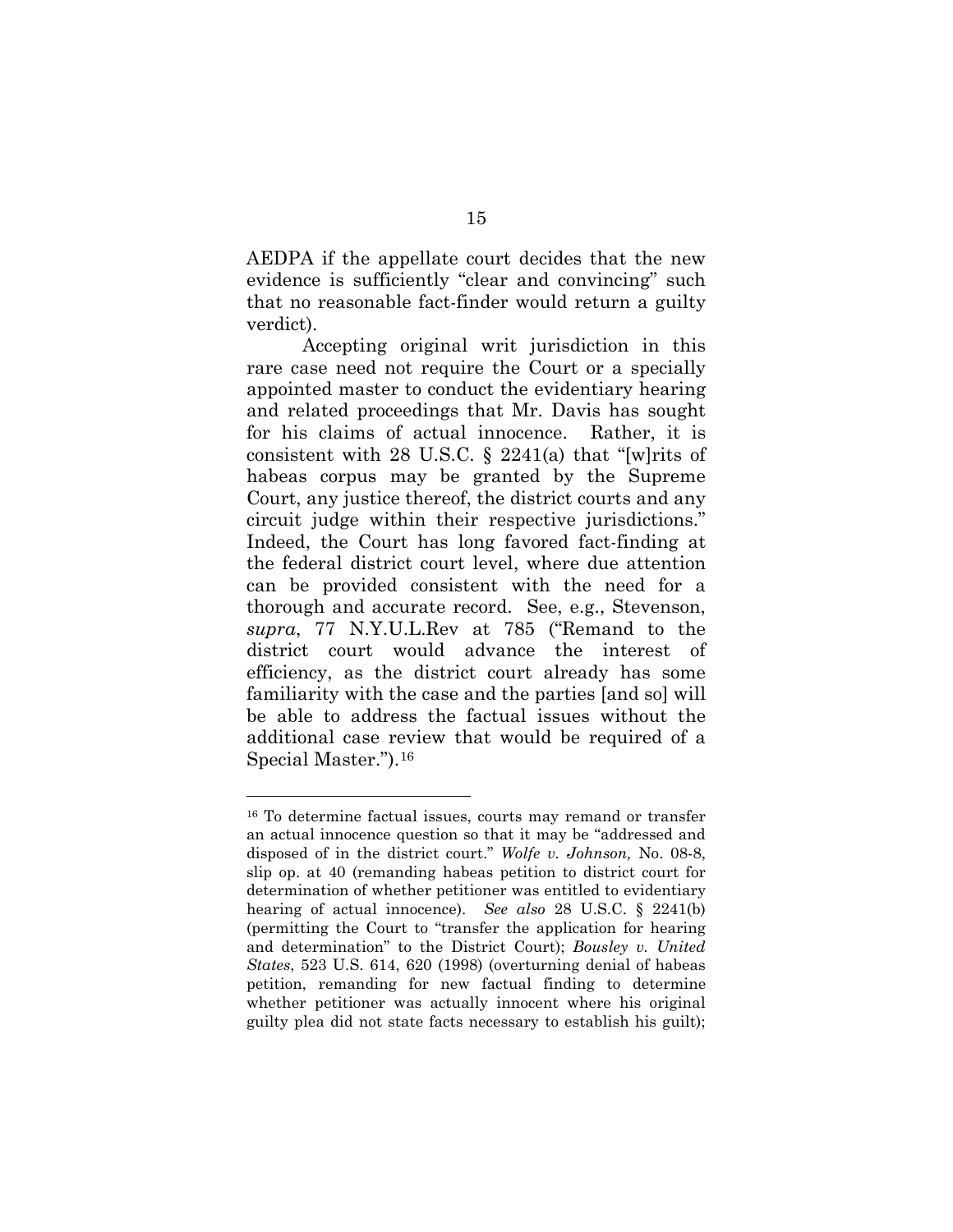In *House v. Bell*, 547 U.S. 518, where the petitioner now has been fully exonerated by the prosecution and released, the Supreme Court contemplated this type of hearing when it remanded an actual innocence claim for further proceedings.[17](#page-24-0) Similarly, in Mr. Davis' case, the district court has not heard the totality of the compelling evidence, warranting remand for a hearing on innocence. See *Schlup*, 513 U.S. at 324, 329.

Finally, while Mr. Davis presents a "freestanding" innocence claim at this juncture, pursuant to Herrera (rather than a *Schlup* claim, as he has in the past), this Court need not determine what quantum of evidence he needs to produce in order to satisfy his burden of demonstrating actual innocence in violation of the Constitution – whether it be *Herrera*, *Schlup*, or some other standard. Rather, the Court should simply remand or transfer for further factual proceedings, retaining its original jurisdiction, and then conduct further proceedings upon a full evidentiary record.

 $\overline{a}$ *Clisby v. Jones*, 960 F.2d 925, 936 (11th Cir. 1992) (remanding for further fact-finding where district court raised multiple constitutional claims but court merely addressed one). *See also Moore v. Dempsey*, 261 U.S. 86, 91-92 (1923) (remanding to district court for evidentiary hearing where, due to procedural error, "the whole proceeding [was merely] a mask").

 $\overbrace{\hspace{15em}}$  , and the set of the set of the set of the set of the set of the set of the set of the set of the set of the set of the set of the set of the set of the set of the set of the set of the set of the set of the

<span id="page-24-0"></span><sup>17</sup> *Se*e also H*ouse v. Bell*, 287 Fed. Appx. 439, 440 (6th. Cir. 2008) (finding that the petitioner's new evidentiary claims, including the State's destructive handling of evidence, must be further developed in the record by the district court as that court had already reviewed and rejected certain of these allegations).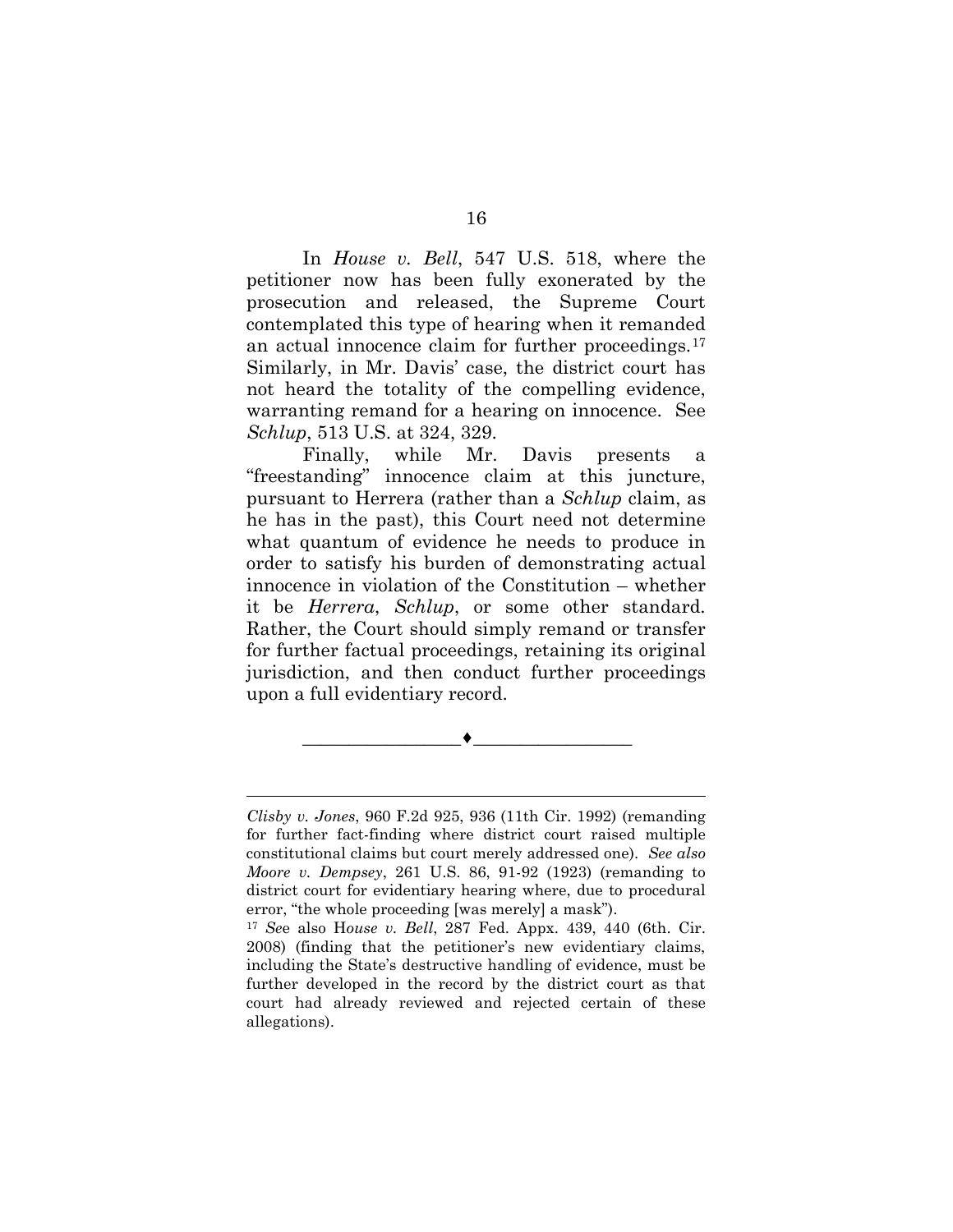# **CONCLUSION**

For the reasons set forth herein, *Amici* urge the Court to entertain Mr. Davis' petition for an original writ of habeas corpus and remand or transfer to the District Court for evidentiary proceedings.

Respectfully submitted,

Charles J. Ogletree  *Counsel of Record* Harvard Law School Hauser 516 Cambridge, MA 02138 (617) 495-5097

Kathleen A. Behan BEHAN LAW 1020 19th Street N.W. Suite 420 Washington, D.C. 20036 (202) 531-4282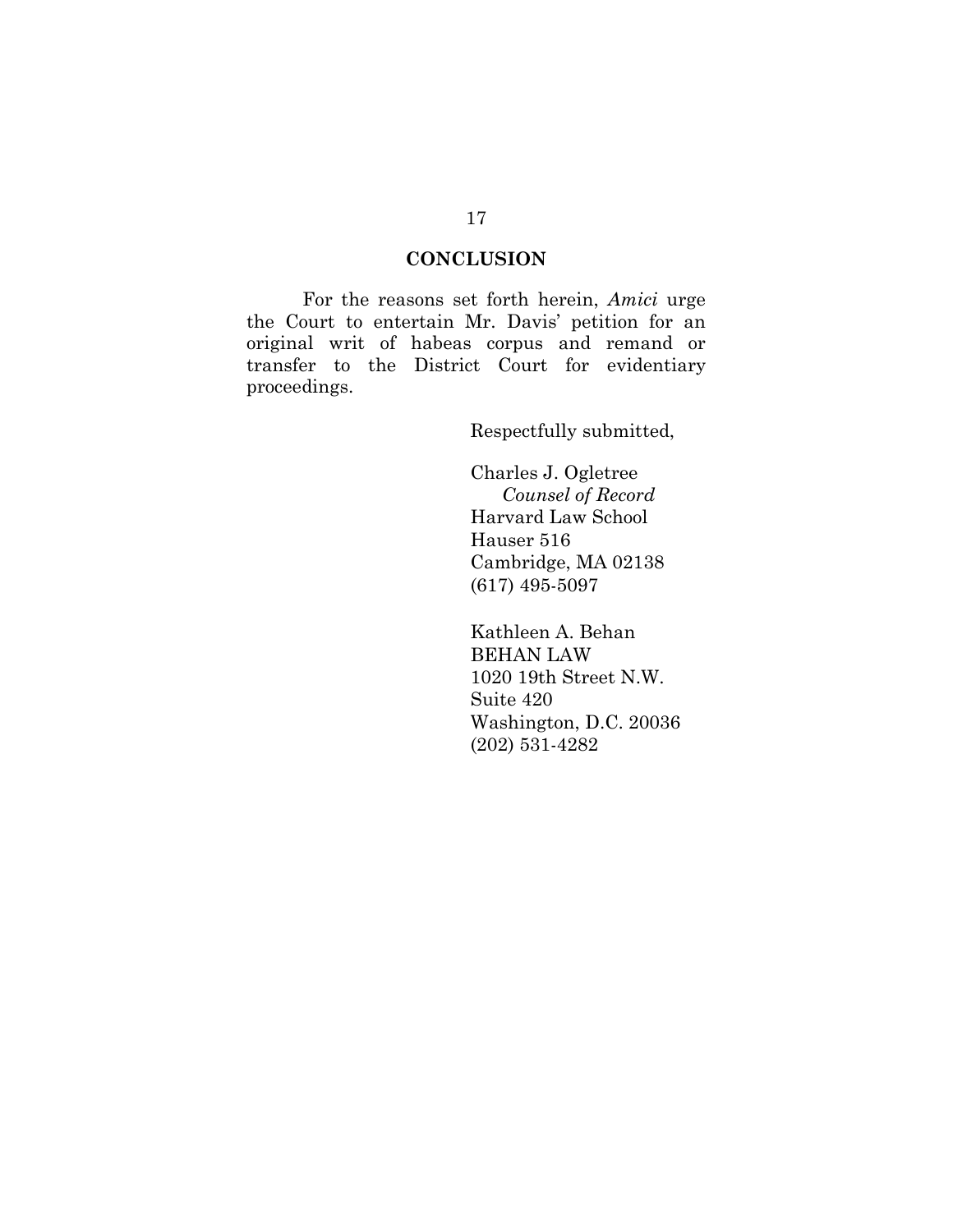#### **Appendix**

Set forth below is a listing of the *Amici Curiae* and their respective interests in the filing of this brief.

#### **BOB BARR**

United States Attorney for the Northern District of Georgia, 1986-1990

#### **WILLIAM G. BASSLER**

Judge, United States District Court for the District of New Jersey, 1991-2006

Judge, Superior Court for the State of New Jersey, 1988-1991

## **ROBERT C. BUNDY**

United States Attorney, District of Alaska, 1994- 2001

## **MICHAEL BURRAGE**

Chief Judge, United States District Court for the Eastern District of Oklahoma, 1996-2001

Judge, United States District Court for the Eastern, Northern and Western Districts of Oklahoma, 1994-2001

## **W.J. MICHAEL CODY**

Former Attorney General, State of Tennessee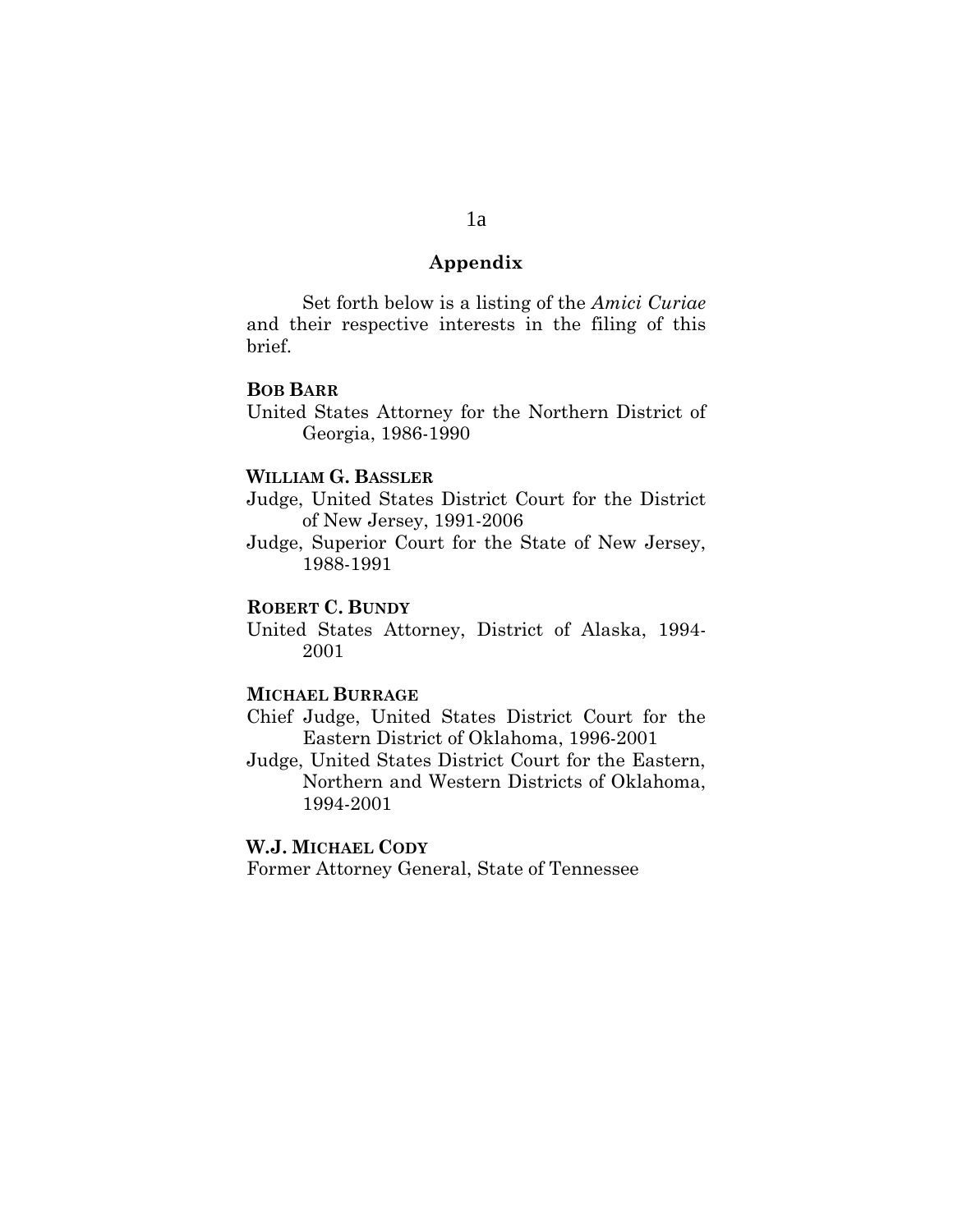### **ROBERT J. DEL TUFO**

Attorney General, State of New Jersey, 1977-1980

United States Attorney, District of New jersey, 1977- 1980

First Assistant State General and Director of New Jersey's Division of Criminal Justice

### **MICHAEL H. DETTMER**

United States Attorney, Western District of Michigan, 1994-2001

#### **W. THOMAS DILLARD**

United States Attorney, Northern District of Florida, 1983-1987

United States Attorney, Eastern District of Tennessee, 1981

Assistant United States Attorney for the Eastern District of Tennessee, 1967-1976 and 1978 to 1983

United States Magistrate for the Eastern District of Tennessee, 1976-1978

#### **NORMAN S. FLETCHER**

Justice, Supreme Court of Georgia, 1989-2005, Chief Justice, 2001-2005

#### **RUDOLPH J. GERBER**

Arizona Trial and Court of Appeals Judge, 1979- 2001

# **JOHN GIBBONS**

Former Chief Judge of the United States Court of Appeals, Third Circuit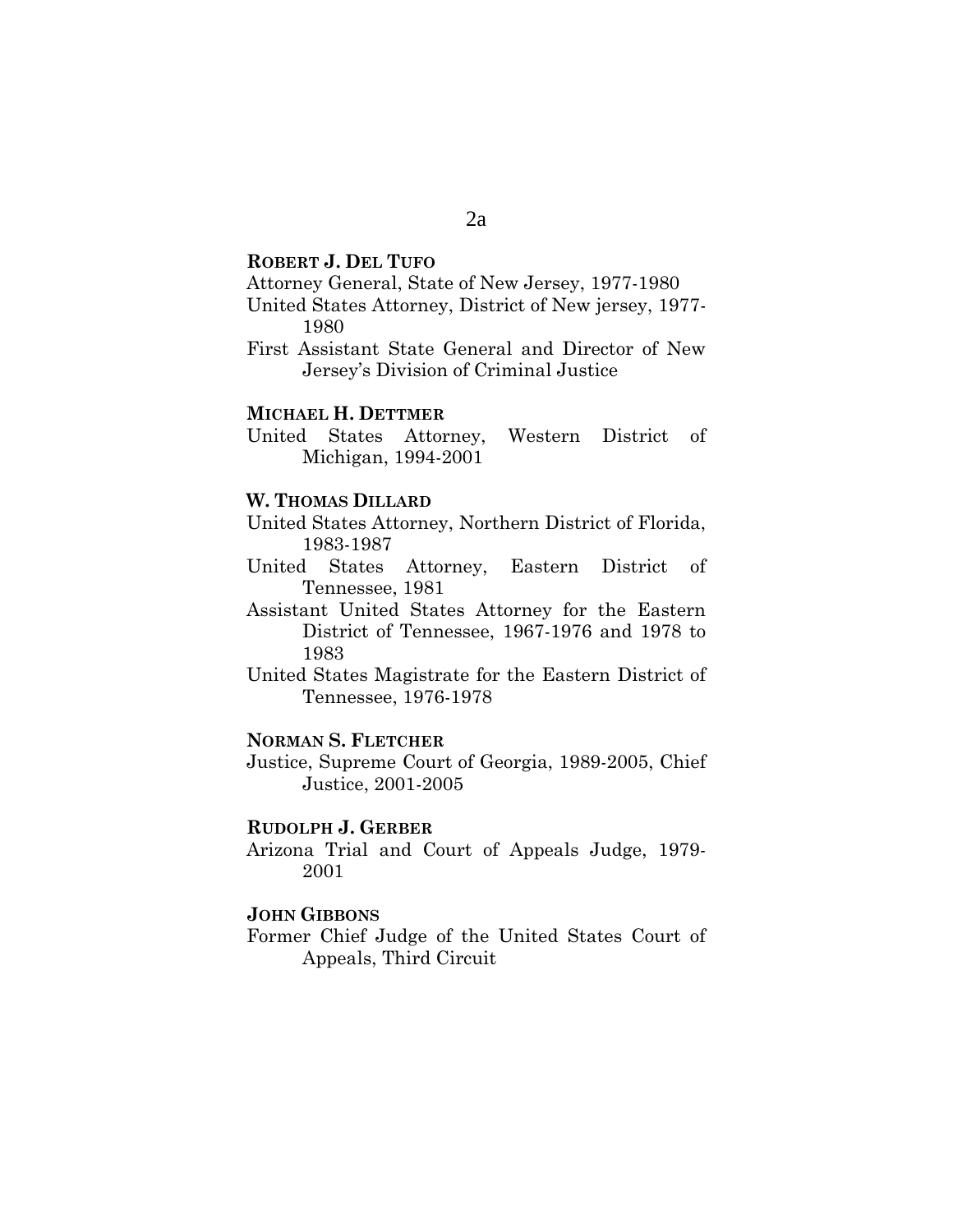**STEWART F. HANCOCK JR.**

Associate Judge, New York Court of Appeals, 1986- 1994

Justice, New York State Supreme Court, 1971-1986

# **BRUCE JACOB**

Former Assistant Attorney General for the State of Florida, represented Florida in *Gideon v. Wainwright*, 372 U.S. 335 (1963)

# **GERALD KOGAN**

Former Chief Justice, Supreme Court of the State of Florida

Former Chief Prosecutor, Homicide and Capital Crimes Division, Dade County, Florida

# **THOMAS D. LAMBROS**

Judge, United States District Court, Northern District of Ohio, 1967-1975, Chief Judge 1990- 1995

### **LAURIE L. LEVENSON**

Assistant United States Attorney, Criminal Section, Los Angeles, CA, 1981-1988

## **TIMOTHY LEWIS**

- Judge, United States Court of Appeals for the Third Circuit, 1992-1999
- Judge, United States District Court for the Western District of Pennsylvania, 1991-1992
- Former Assistant United States Attorney, Western District of Pennsylvania
- Former Assistant District Attorney, Allegheny County, Pennsylvania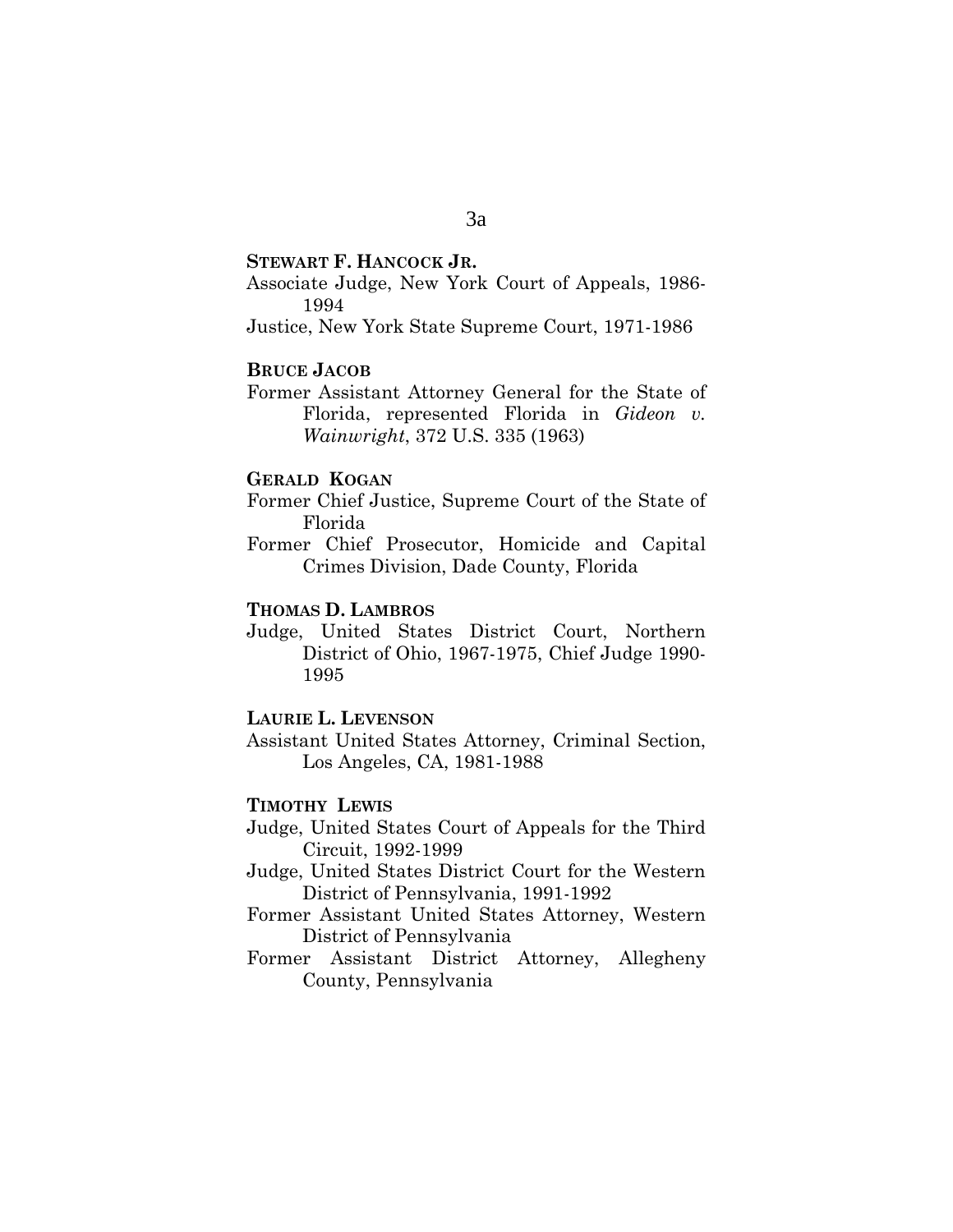#### **KENNETH J. MIGHELL**

- United States Attorney, Northern District of Texas, 1977-1981
- Assistant United States Attorney, Northern District of Texas, 1961-1977

#### **STEPHEN M. ORLOFSKY**

- Judge, United States District Court for the District of New Jersey, 1996-2003
- Magistrate Judge, United States District Court for the District of New Jersey, 1976-1980

#### **H. JAMES PICKERSTEIN**

Chief Assistant United States Attorney for the District of Connecticut, 1974-1996

Court Appointed United States Attorney for the District of Connecticut, 1974-1975

#### **RICHARD J. POCKER**

United States Attorney, District of Nevada, 1989- 1990

#### **ROBERT W. RAY**

Former Independent Counsel, 1999-2002

#### **H. LEE SAROKIN**

Judge, United States Court of Appeals for the Third Circuit, 1994-1996

Judge, United States District Court for the District of New Jersey, 1979-1994